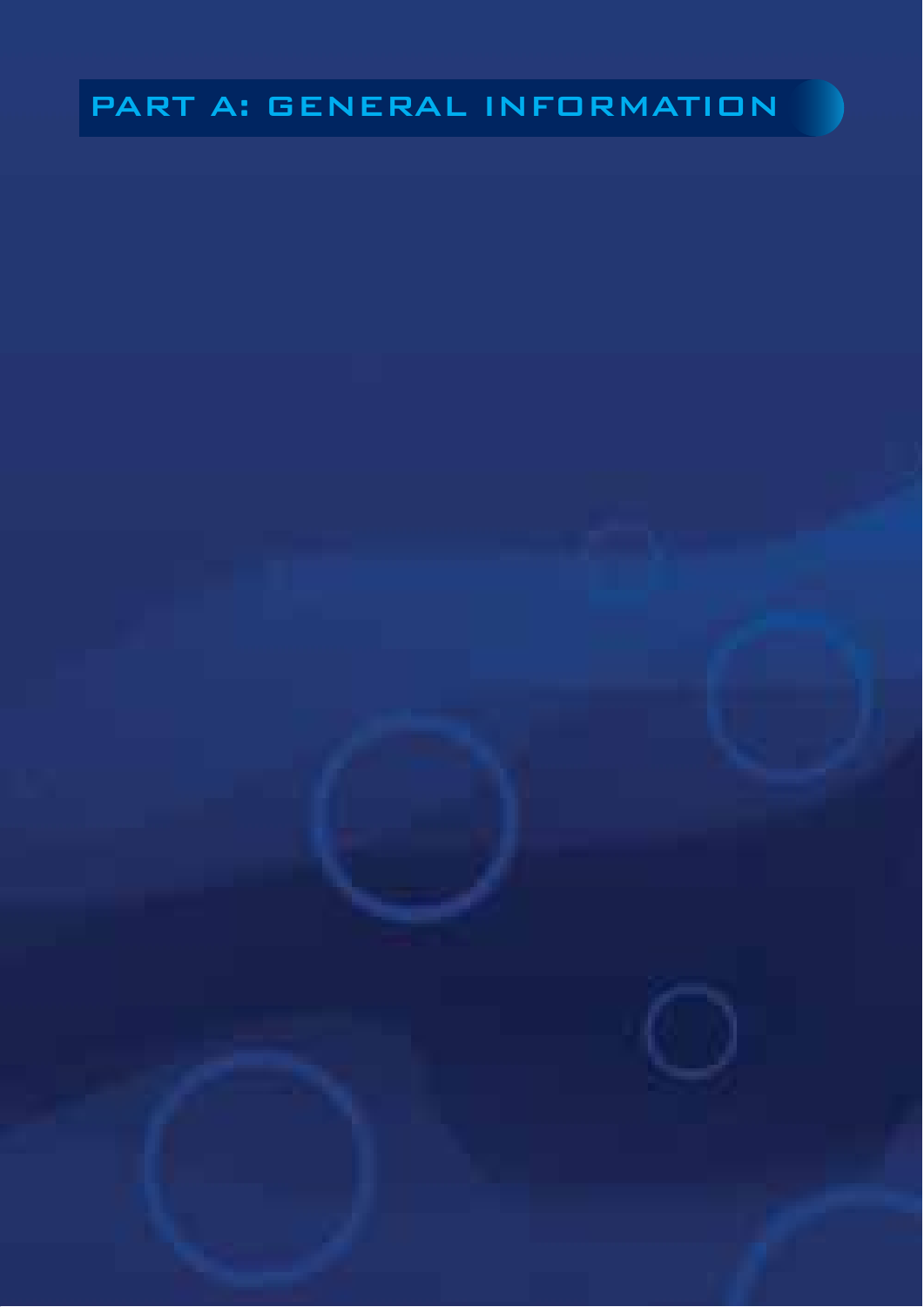# 1. DEPARTMENTAL GENERAL INFORMATION

POSTAL ADDRESS: Private Bag x 94 PRETORIA 0001

TELEPHONE NUMBER: 012- 393 1001

FAX NUMBER: 012- 3932819

WEBSITE ADDRESS: www.saps.gov.za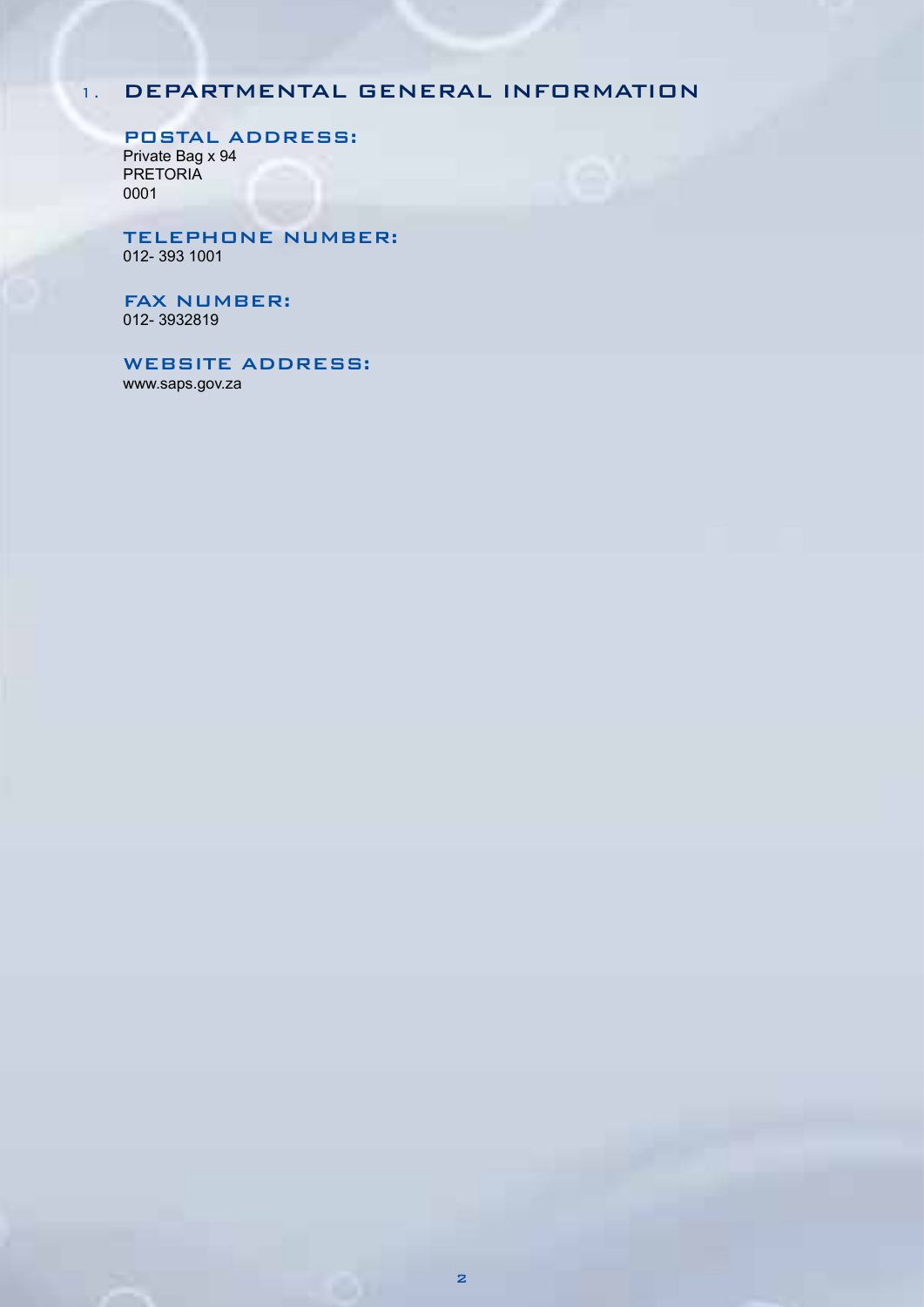# 2. LIST OF ABBREVIATIONS/ACRONYMS

| <b>AATP</b>       | Accelerated Artisan Training Programme                       |
|-------------------|--------------------------------------------------------------|
| <b>AET</b>        | <b>Adult Education and Training</b>                          |
| <b>AFCON</b>      | African Orange Cup of Nations                                |
| <b>AFIS</b>       | Automatic Fingerprint Identification System                  |
| <b>AGSA</b>       | Auditor-General of South Africa                              |
| <b>ARS</b>        | <b>Action Request for Service</b>                            |
| <b>AVL</b>        | Automated Vehicle Location System                            |
| <b>BAC</b>        | <b>Bid Adjudication Committee</b>                            |
| <b>BACSA</b>      | <b>Business Against Crime South Africa</b>                   |
| <b>BEC</b>        | <b>Bid Evaluation Committee</b>                              |
| <b>BGOASA</b>     | <b>Black Gun Owners Association of South Africa</b>          |
| <b>BIU</b>        | <b>Ballistic Interface Unit</b>                              |
| <b>BRICS</b>      | Brazil, Russia, India, China, South Africa                   |
| <b>BRV</b>        | <b>Bullet-Resistant Vests</b>                                |
| <b>CAS</b>        |                                                              |
| <b>CBRN</b>       | <b>Crime Administration System</b>                           |
|                   | Chemical, Biological, Radiological and Nuclear               |
| CCTV              | <b>Closed Circuit Television</b>                             |
| <b>CFO</b>        | <b>Chief Financial Officer</b>                               |
| <b>CIPS</b>       | Crime Intelligence and Protection Services                   |
| <b>CIT</b>        | Cash in Transit                                              |
| <b>CJS</b>        | <b>Criminal Justice System</b>                               |
| <b>CMIS</b>       | Crime Management Information System                          |
| <b>CR and CSM</b> | Criminal Record and Crime Scene Management                   |
| <b>CRC</b>        | <b>Criminal Record Centre</b>                                |
| <b>CRDP</b>       | Comprehensive Rural Development Plan                         |
| <b>CSC</b>        | <b>Community Service Centre</b>                              |
| <b>CSIR</b>       | <b>Council for Scientific and Industrial Research</b>        |
| <b>DCLP</b>       | Detective Commanders' Learning Programme                     |
| <b>DHA</b>        | Department of Home Affairs                                   |
| <b>DLCLP</b>      | Distance Learning Computer Learning Programme                |
| <b>DNA</b>        | Deoxyribonucleic Acid                                        |
| <b>DoJCD</b>      | Department of Justice and Constitutional Development         |
| <b>DPCI</b>       | Directorate for Priority Crime Investigation                 |
| <b>DPW</b>        | Department of Public Works                                   |
| <b>DRC</b>        | Democratic Republic of the Congo                             |
| <b>DSC</b>        | <b>Detective Service Centre</b>                              |
| <b>EMCS</b>       | <b>Enhanced Movement Control System</b>                      |
| ERC               | <b>Emergency Response Centre</b>                             |
| <b>ERMS</b>       | <b>Enterprise Risk Management Strategy</b>                   |
| <b>ETDP</b>       | Education, Training, Development Practitioner                |
| <b>EU</b>         | European Union                                               |
| <b>FCS</b>        | Family Violence, Child Protection and Sexual Offences        |
| <b>FES</b>        | <b>Fingerprint Enrolment System</b>                          |
| <b>FSL</b>        | <b>Forensic Science Laboratory</b>                           |
| <b>FSS</b>        | <b>Forensic Science Services</b>                             |
| <b>FTIR</b>       | <b>Fourier Transform Infrared</b>                            |
| <b>GBH</b>        | <b>Grievous Bodily Harm</b>                                  |
| <b>GIS</b>        | Geographic Information System                                |
| <b>HEQC</b>       | <b>Higher Education Quality Council</b>                      |
| <b>HOD</b>        | <b>Head of Department</b>                                    |
| <b>HRD</b>        | Human Resources Development                                  |
| <b>IBIS</b>       | Integrated Ballistic Identification System                   |
| <b>IFMS</b>       |                                                              |
|                   | <b>Integrated Financial Management System</b>                |
| <b>IJS</b>        | Integrated Justice System                                    |
| <b>IS/ICT</b>     | Information Systems and Information Communication Technology |
| <b>JCPS</b>       | Justice, Crime Prevention and Security                       |
| <b>JGRT</b>       | Joint Grievance Resolution Team                              |
| <b>LAIS</b>       | Local Administration Information System                      |
| <b>LAN</b>        | <b>Local Area Network</b>                                    |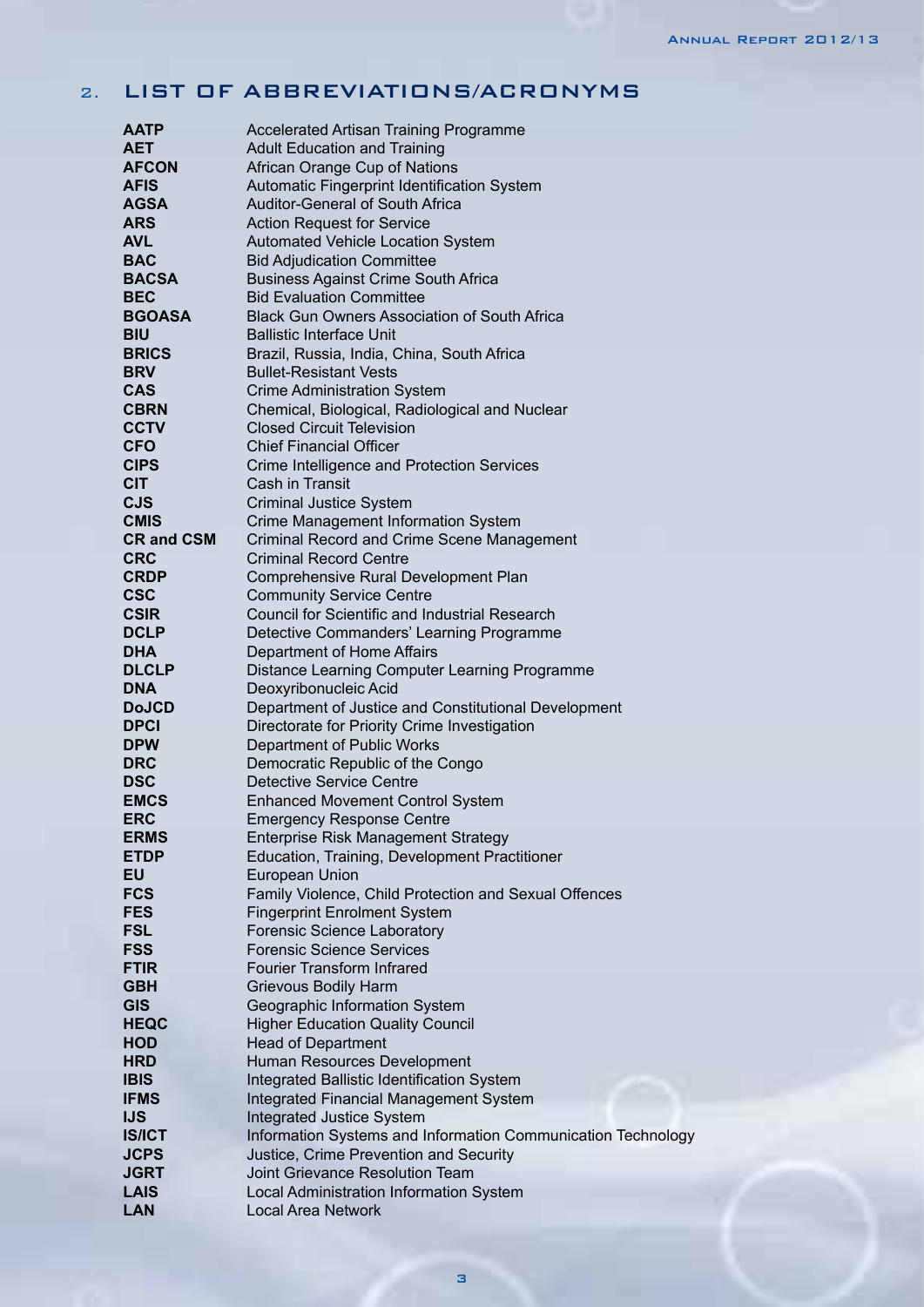| <b>LCMS</b>                 | Learning Content Management System                                                  |
|-----------------------------|-------------------------------------------------------------------------------------|
| <b>LCRC</b>                 | <b>Local Criminal Record Centre</b>                                                 |
| <b>LGBTI</b>                | Lesbian, Gay, Bisexual, Transgender and Intersex Individuals                        |
| <b>MCS</b>                  | <b>Movement Control System</b>                                                      |
| <b>MPAT</b>                 | Management Performance Assessment Tool                                              |
| <b>MPL</b>                  | Marginal Performance Level                                                          |
| <b>NACH</b>                 | <b>National Anti-Corruption Hotline</b>                                             |
| <b>NATJOINTS</b>            | National Joint Operational and Intelligence Structure                               |
| <b>NFMCCC</b>               | Non-ferrous Metals Crime Combating Committee                                        |
| <b>NIU</b><br><b>NKP</b>    | <b>National Intervention Unit</b>                                                   |
| <b>NNUP</b>                 | <b>National Key Point</b><br>National Network Upgrade Programme                     |
| <b>NPA</b>                  | <b>National Prosecuting Authority</b>                                               |
| <b>OCLP</b>                 | Organised Crime Learning Programme                                                  |
| <b>OCTLP</b>                | <b>Operational Commanders' Training Learning Programme</b>                          |
| <b>PAIA</b>                 | Promotion of Access to Information Act, 2000 (Act No 2 of 2000)                     |
| <b>PAS</b>                  | Provisioning Administration System                                                  |
| <b>PCC</b>                  | <b>Permanent Coordinating Committee</b>                                             |
| <b>PCEM</b>                 | Property Control and Exhibit Management                                             |
| <b>PHL</b>                  | <b>Presidential Hotline</b>                                                         |
| <b>PMTC</b>                 | <b>Peace Mission Training Centre</b>                                                |
| <b>POCDATARA</b>            | Protection of the Constitutional Democracy against Terrorist and Related Activities |
| <b>POLFIN</b>               | <b>Police Financial System</b>                                                      |
| <b>POP</b>                  | <b>Public Order Policing</b>                                                        |
| <b>POPCRU</b>               | Police and Prisons Civil Rights Union                                               |
| <b>QALA</b>                 | Quality Assurance of Learner Achievements                                           |
| QCTO                        | Quality Council for Trades and Occupations                                          |
| <b>SABRIC</b>               | South African Banking Risk Information Centre                                       |
| <b>SADC</b>                 | Southern African Development Community                                              |
| <b>SAGO</b><br><b>SANDF</b> | South African Gun Owners<br>South African National Defence Force                    |
| <b>SAPS</b>                 | South African Police Service                                                        |
| <b>SAPSDM</b>               | South African Police Service Detention Management                                   |
| <b>SAPU</b>                 | South African Police Union                                                          |
| <b>SARPCCO</b>              | Southern African Regional Police Chiefs Cooperation Organisation                    |
| <b>SASSETA</b>              | Safety and Security, Sector Education and Training Authority                        |
| <b>SCM</b>                  | Supply Chain Management                                                             |
| <b>SDDLCP</b>               | Self-Directed Distance Learning Computer Learning Programme                         |
| <b>SDIP</b>                 | Service Delivery Improvement Plan                                                   |
| <b>SHE</b>                  | Safety, Health and Environmental                                                    |
| <b>SITA</b>                 | State Information Technology Agency                                                 |
| <b>SMLP</b>                 | <b>Station Management Learning Programme</b>                                        |
| <b>SSSBC</b>                | Safety and Security Sectoral Bargaining Council                                     |
| <b>STF</b>                  | <b>Special Task Force</b>                                                           |
| <b>TMS</b>                  | <b>Technology Management Services</b>                                               |
| <b>TPP</b>                  | <b>Training Provisioning Plan</b>                                                   |
| <b>TRT</b>                  | <b>Tactical Response Team</b>                                                       |
| <b>UAMP</b><br><b>ULP</b>   | User Asset Management Plan<br><b>Unfair Labour Practice</b>                         |
| <b>UN</b>                   | <b>United Nation</b>                                                                |
| <b>VEP</b>                  | Victim Empowerment Programme                                                        |
| <b>VFR</b>                  | Victim-Friendly Room                                                                |
| <b>WAN</b>                  | <b>Wide Area Network</b>                                                            |

4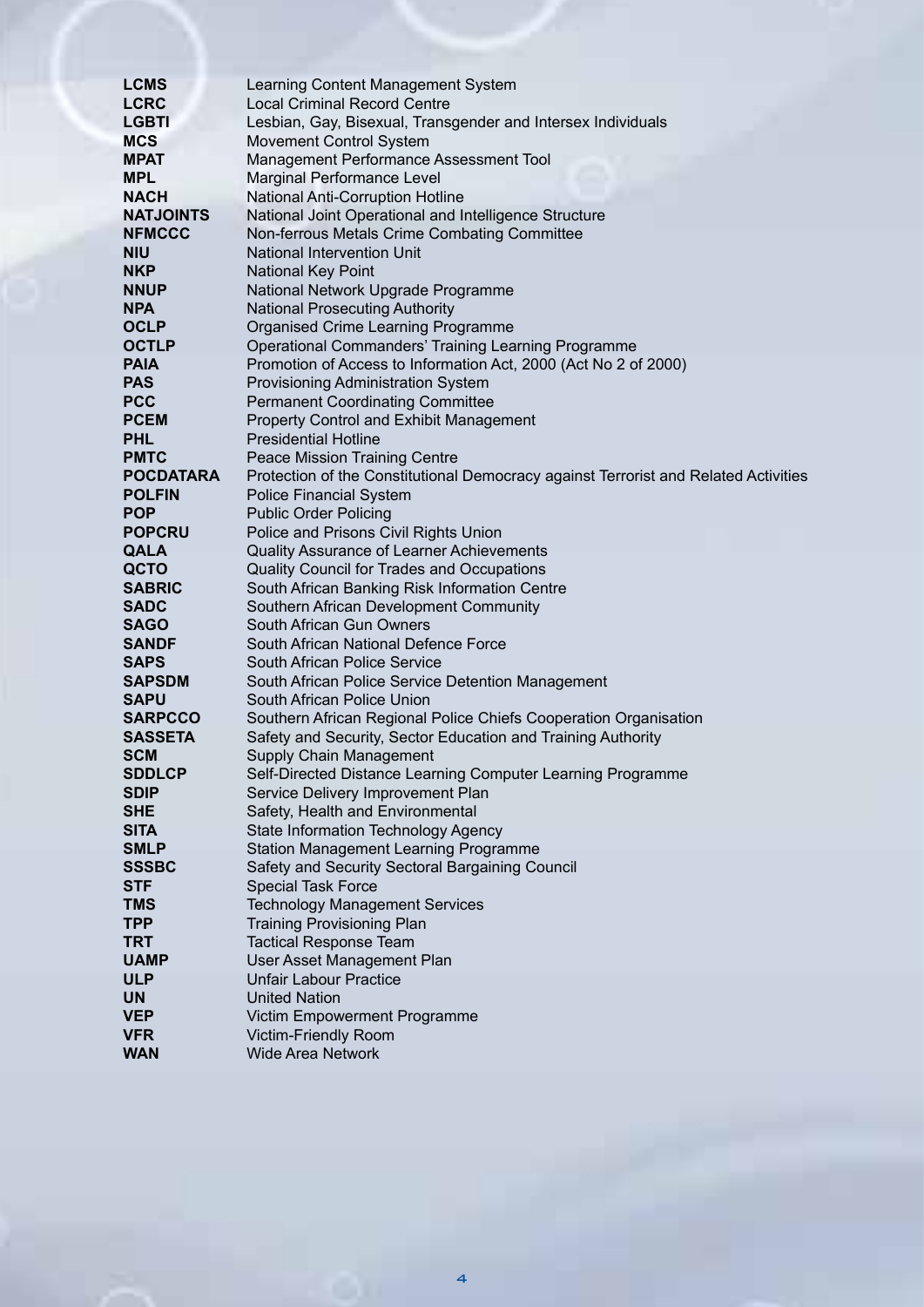### 3. STRATEGIC OVERVIEW

#### 3.1 Vision

 $\rightarrow$  create a safe and secure environment for all the people in South Africa.

#### 3.2 Mission

- $\rightarrow$  prevent and combat anything that may threaten the safety and security of any community
- $\rightarrow$  investigate any crimes that threaten the safety and security of any community
- $\rightarrow$  ensure offenders are brought to justice
- $\rightarrow$  participate in efforts to address the causes of crime.

#### 3.3 Values

- $\rightarrow$  protect everyone's rights and to be impartial, respectful, open and accountable to the community
- $\rightarrow$  use the powers given to us in a responsible way
- $\rightarrow$  provide a responsible, effective and high-quality service with honesty and integrity
- $\rightarrow$  evaluate our service continuously and make every effort to improve on it
- $\rightarrow$  ensure an effective, efficient and economic use of resources
- $\rightarrow$  develop the skills of all members through equal opportunity
- $\rightarrow$  cooperate with all communities, all spheres of Government and other relevant role players.

#### 3.4 Strategic outcome-orientated goals

The Presidency, together with the Justice, Crime Prevention and Security (JCPS) Cluster developed an outcome-based model, as well as evaluation and monitoring tools, in order to realise the broad strategic outcome: **All People in South Africa Are and Feel Safe**. This outcome contains various focus areas, presented below in the goal statement, which the SAPS's Strategic Plan for 2010-2014, as an integral part (entry point) of the JCPS Cluster value chain, focuses on.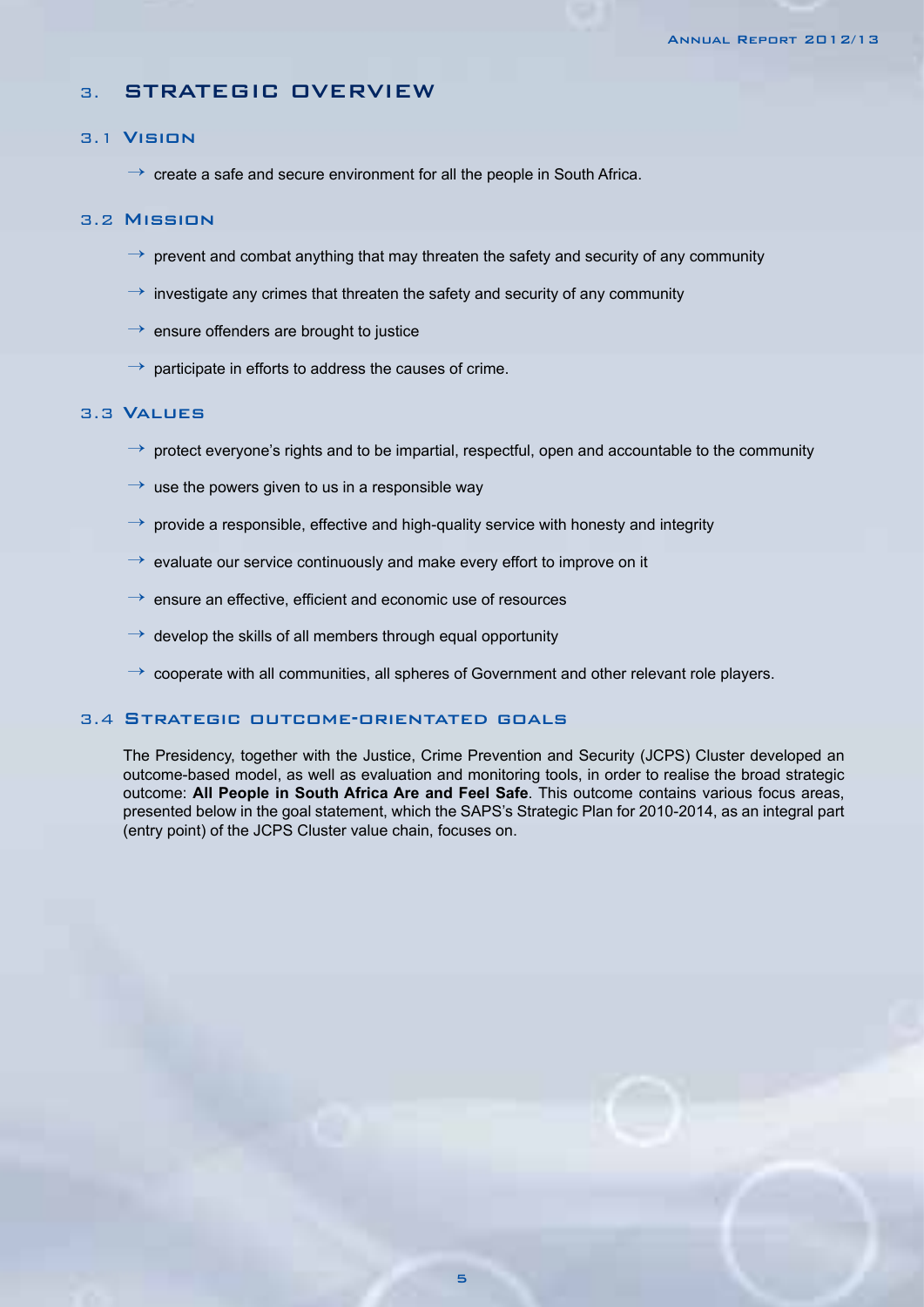| <b>Strategic Outcome-</b><br><b>Orientated Goal 1</b> | Ensure that all people in South Africa are and feel safe.                                                                                                                                                                                                                                                                                                                                                                                                                                                                                                                                                          |
|-------------------------------------------------------|--------------------------------------------------------------------------------------------------------------------------------------------------------------------------------------------------------------------------------------------------------------------------------------------------------------------------------------------------------------------------------------------------------------------------------------------------------------------------------------------------------------------------------------------------------------------------------------------------------------------|
| <b>Goal statement</b>                                 | To provide police services that will ensure safer communities by -<br>reducing the number of all serious crime incidents, contact crime incidents and trio crime incidents<br>increasing activities to prevent and combat border crimes<br>increasing the percentage of court-ready case dockets for all serious crimes, contact crimes and trio crimes<br>increasing the detection rate for all serious crimes, contact crimes and trio crimes, including organised crime<br>and the crimes against women and children<br>increasing the conviction rates for all serious crimes, contact crimes and trio crimes. |
|                                                       |                                                                                                                                                                                                                                                                                                                                                                                                                                                                                                                                                                                                                    |

Another strategic outcome that the SAPS Strategic Plan for 2010-2014 addresses is Outcome 12: **An Efficient, Effective and Development-Orientated Public Service**, specifically Output 1: *Service Delivery Quality and Access*.

| <b>Strategic Outcome-</b><br><b>Orientated Goal 2</b> | Ensuring adequate availability of, and access to the SAPS's service points.                                                              |
|-------------------------------------------------------|------------------------------------------------------------------------------------------------------------------------------------------|
| <b>Goal statement</b>                                 | Improve the levels of service delivery and accessibility to services by bringing the SAPS's service points closer<br>to the communities. |

This goal has been prioritised in the development of the SAPS's Medium-term Infrastructure and Capital Asset Plan, which forms part of the Long-term Infrastructure and Capital Asset Plan, and the Access Strategy for determining the construction of access or service points, i.e. police stations, satellite police stations, fixed and mobile contact points, which is based on the analysis of geographical location and input from community engagements. Although there are other facilities and access points identified in some geographical areas, particular emphasis is put on constructing police stations and access points in the rural environment.

The actual performance in addressing the two strategic outcomes oriented goals mentioned above is detailed in relevant sections below, including performance on the aligned key departmental strategic priorities.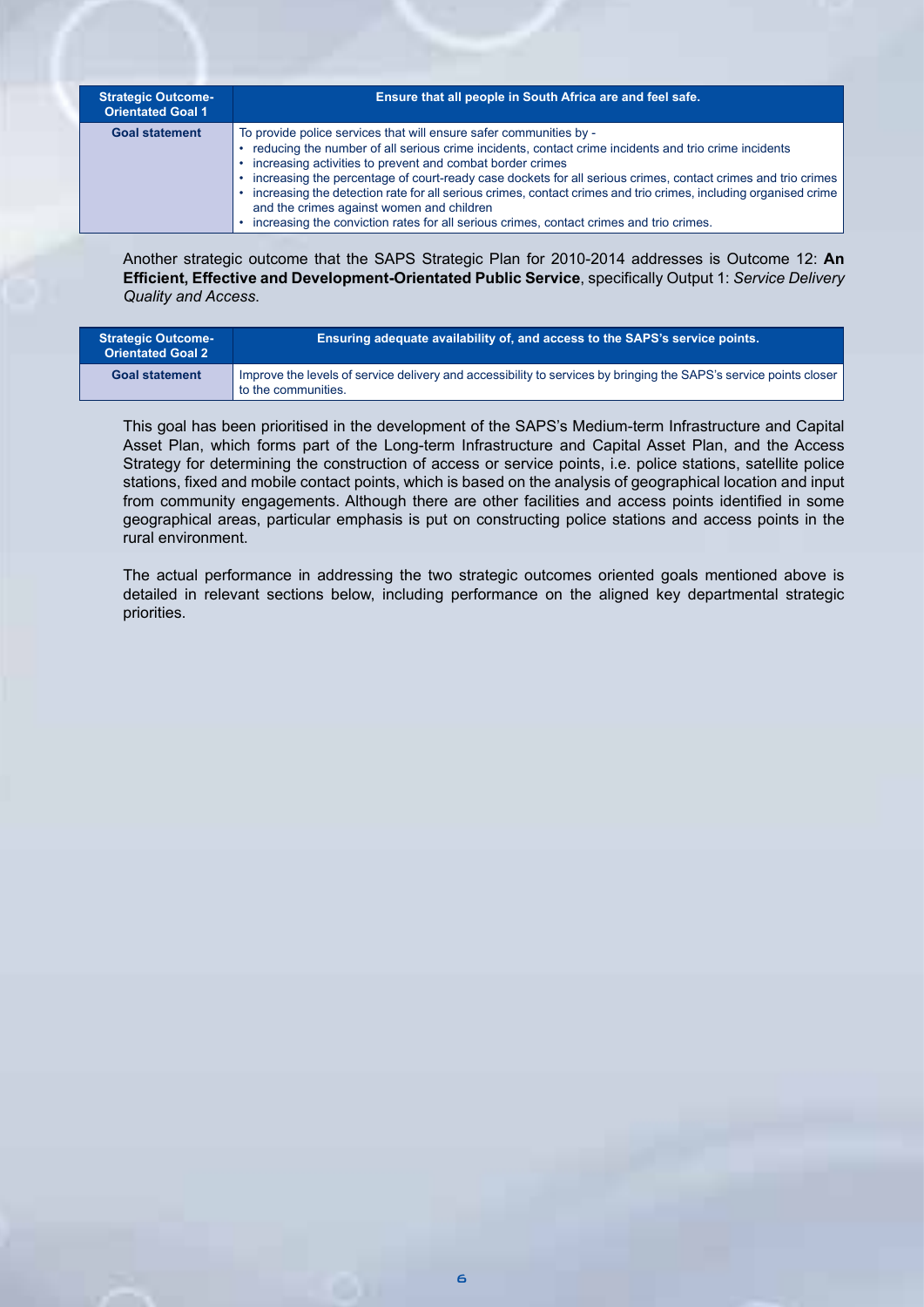### 4. LEGISLATIVE AND OTHER MANDATES

#### 4.1 Constitutional Mandate

The SAPS derives its mandate from Section 205 of the Constitution, 1996 (Act No 108 of 1996). The objectives of policing are to -

- $\rightarrow$  prevent, combat and investigate crime
- $\rightarrow$  maintain public order
- $\rightarrow$  protect and secure the inhabitants of the Republic and their property
- $\rightarrow$  uphold and enforce the law.

#### 4.2 Legislative Mandate

The Minister of Police is responsible for policy determination, direction and overall execution of the Department's mandate in relation to the following key pieces of legislation:

- $\rightarrow$  South African Police Service Act, 1995 (Act No 68 of 1995)
- $\rightarrow$  Firearms Control Act, 2000 (Act No 60 of 2000)
- $\rightarrow$  Dangerous Weapons Act, 1968 (Act No 71 of 1968)
- $\rightarrow$  National Key Points Act, 1980 (Act No 102 of 1980)
- $\rightarrow$  Second-hand Goods Act, 1955 (Act No 23 of 1955)
- $\rightarrow$  Private Security-Industry Regulation Act, 2001 (Act No 56 of 2001)
- $\rightarrow$  Explosives Act, 1956 (Act No 26 of 1956)
- $\rightarrow$  Independent Police Investigative Directorate Act, 2011 (Act No 1 of 2011)
- $\rightarrow$  Civilian Secretariat for Police Service Act, 2011 (Act No 2 of 2011).

The SAPS is responsible for preventing, combating and investigating any crime. In the execution of its constitutional mandate, the SAPS derives its powers and functions from the following key legislation:

- $\rightarrow$  South African Police Service Act, 1995 (Act No 68 of 1995)
- $\rightarrow$  Criminal Procedure Act, 1977 (Act No 51 of 1977)
- $\rightarrow$  National Strategic Intelligence Act, 1994 (Act No 39 of 1994)
- $\rightarrow$  Domestic Violence Act, 1998 (Act No 116 of 1998)
- $\rightarrow$  Prevention and Combating of Corrupt Activities Act, 2004 (Act No 12 of 2004)
- $\rightarrow$  The Regulation of Interception of Communications and Provision of Communication-related Information Act, 2002 (Act No 70 of 2002)
- $\rightarrow$  Child Justice Act, 2008 (Act No 75 of 2008)
- $\rightarrow$  Protection from Harassment Act, 2011 (Act No 17 of 2011)
- $\rightarrow$  Criminal Law (Sexual Offences and Related Matters) Amendment Act, 2007 (Act No 32 of 2007).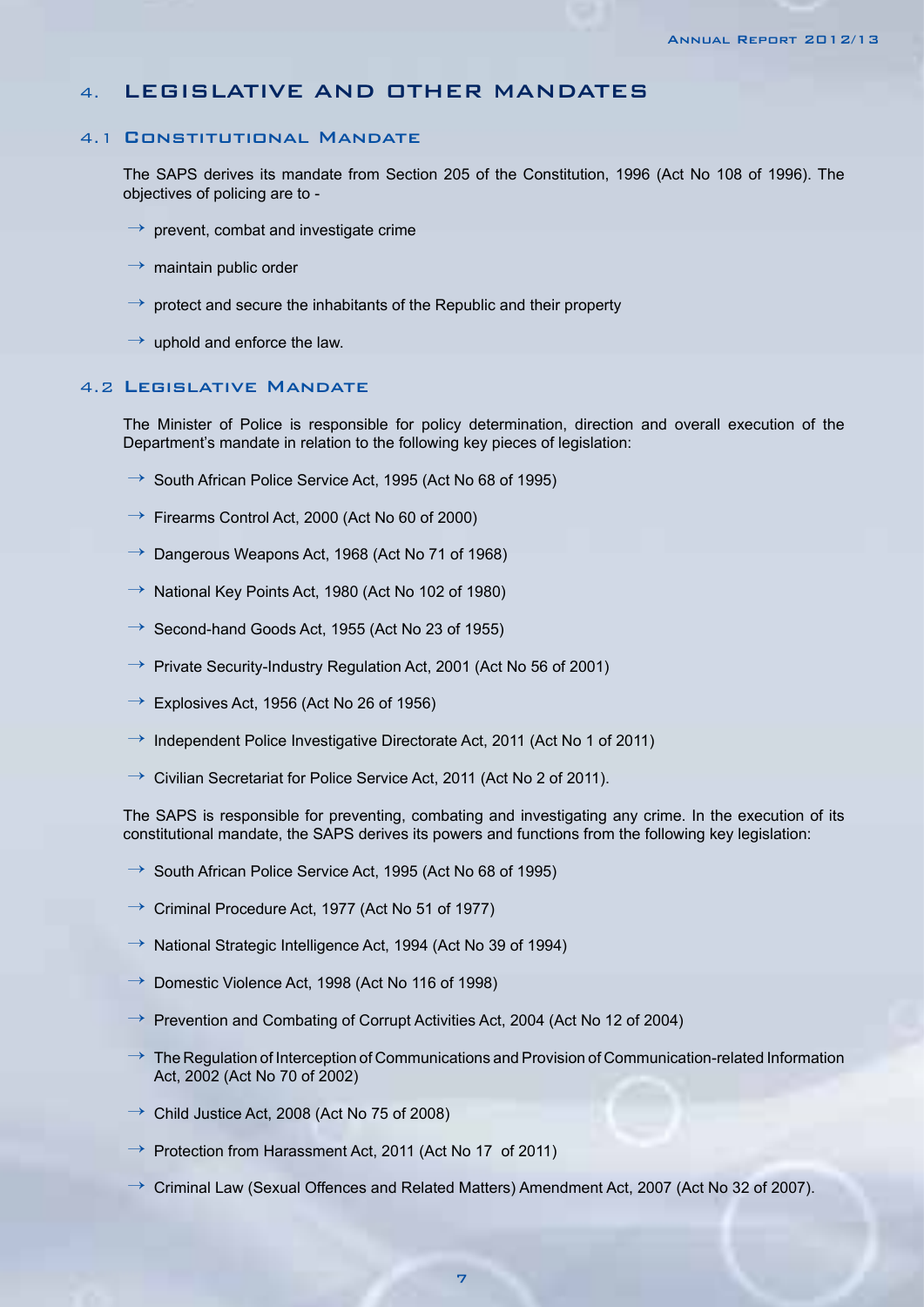#### 4.3 List of legislation tabled in Parliament in 2012/2013

In 2009, the Criminal Law (Forensic Procedures) Amendment Bill was introduced in Parliament, dealing with fingerprints and DNA. Parliament finalised the part of the Bill dealing with fingerprints in 2010, resulting in the adoption of the Criminal Law (Forensic Procedures) Amendment Act, 2010 (Act No 6 of 2010). This Act was promulgated by the President on 18 January 2013, and was implemented from this date. The Act provides for the establishment of a fingerprint database and access for the SAPS to the database of the Department of Transport, the Department of Home Affairs and the Department of Correctional Services for investigative purposes. The Portfolio Committee on Police undertook an overseas study tour in order to know how DNA is used in other jurisdictions to investigate crime. The DNA part of the Bill has been referred back to the Minister of Police for consideration.

A draft policy regarding the use of DNA for criminal investigative purposes was drafted and approved by the Portfolio Committee on Police and the Criminal Law (Forensic Procedure) Amendment Bill, 2013, was drafted to give effect to this policy. This Bill has been approved by Cabinet for introduction in Parliament and the consideration of the Bill is scheduled on the programme of the Portfolio Committee on Police for May/June 2013. The Bill provides for the formal establishment of a DNA database in the SAPS for investigative purposes.

The Dangerous Weapons Bill, 2012, was tabled in Parliament in 2012 and has in the meantime been approved by the National Assembly and referred for consideration by the Select Committee for Security and Constitutional Affairs. The Bill gives effect to a Constitutional Court imperative to rationalise the Dangerous Weapons Act, 1968 (Act No 71 of 1968), and similar legislation still in force in the areas which comprises the former TBVC states. In the process, the Bill has been aligned with constitutional and operational requirements.

The South African Police Service Amendment Act, DPCI was finalised in Parliament in August 2012 and promulgated in September 2012.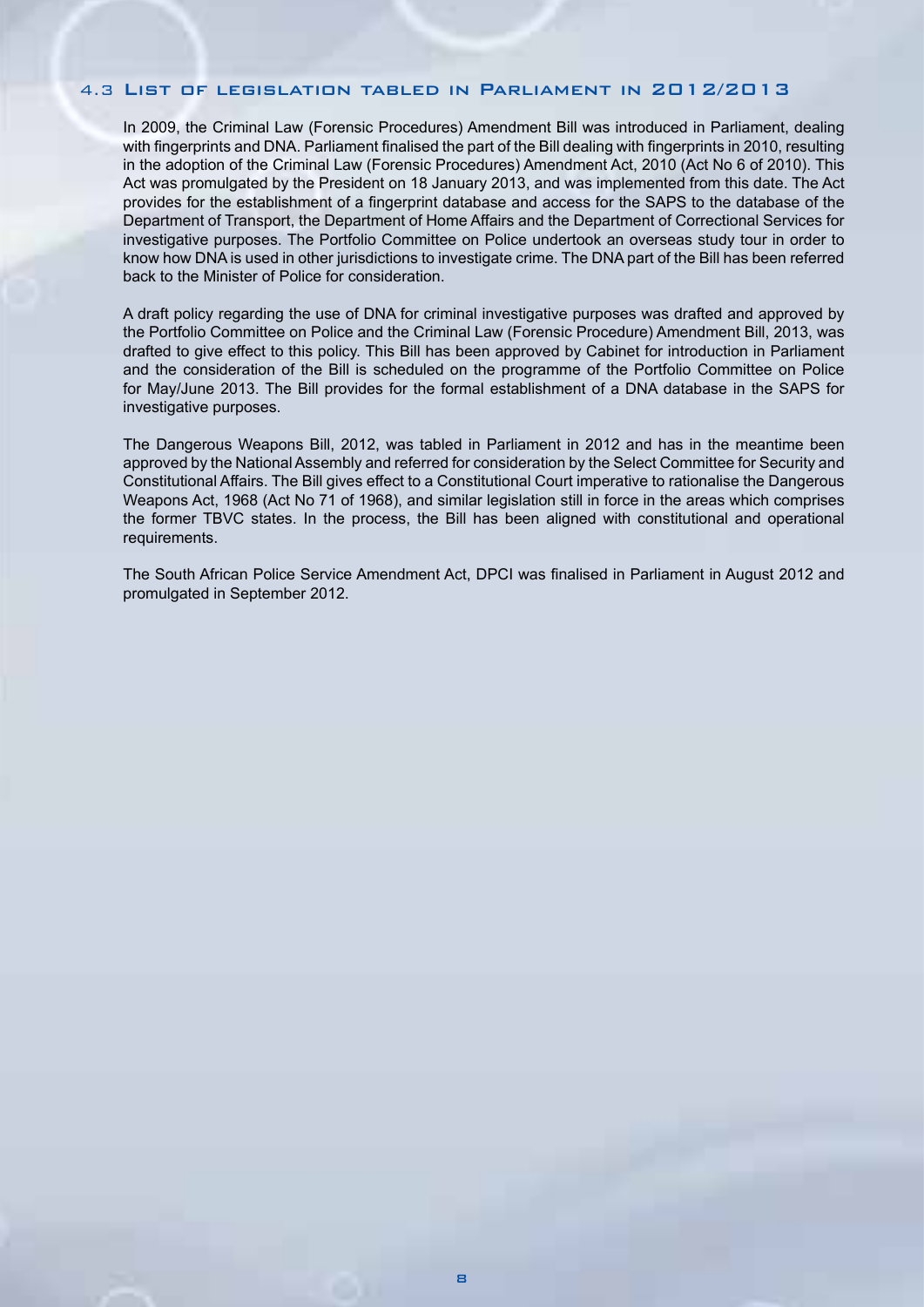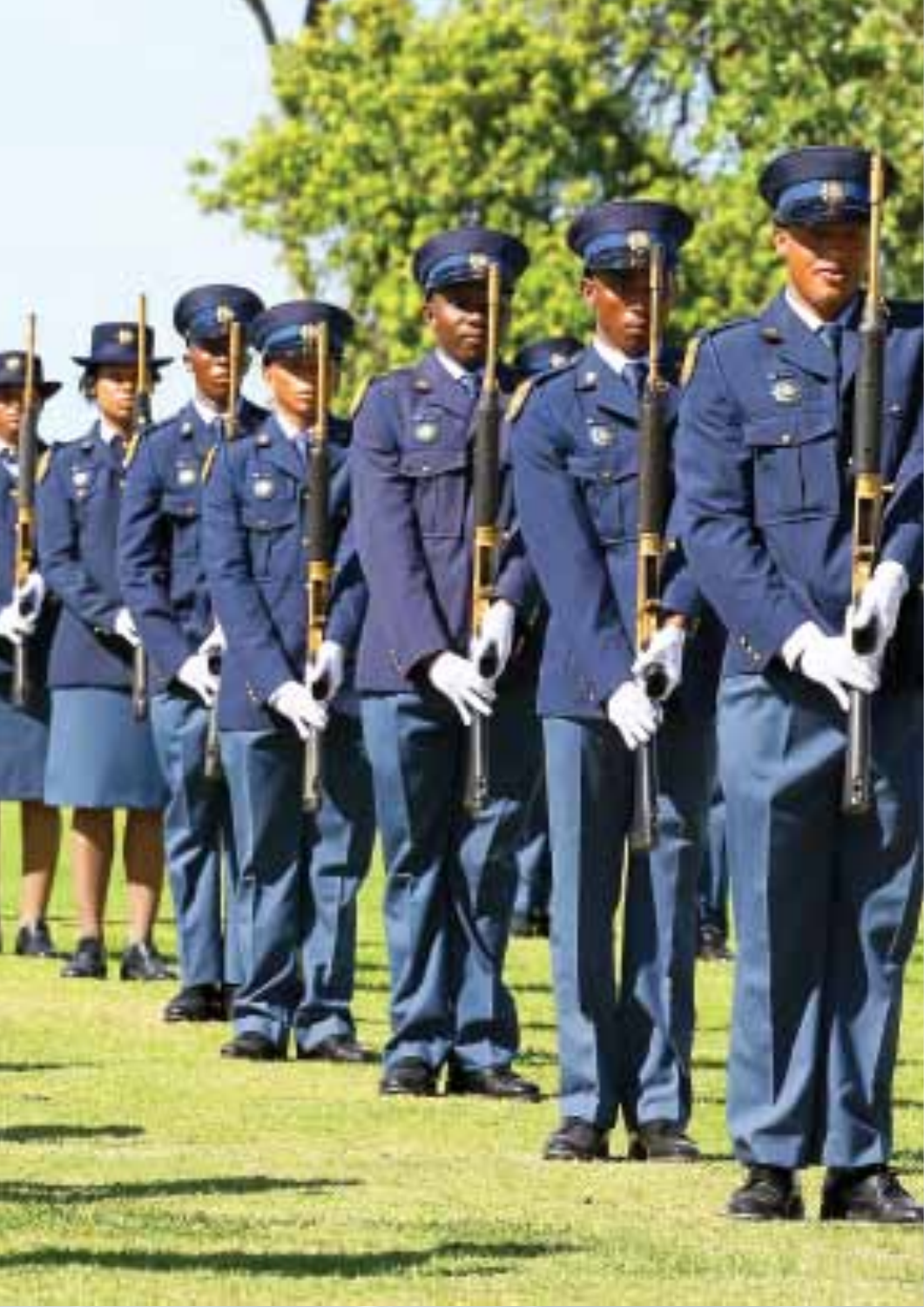### 5. ORGANISATIONAL STRUCTURE AS ON 31 MARCH 2013



R.

Deputy Minister of Police **MM SOTYU**

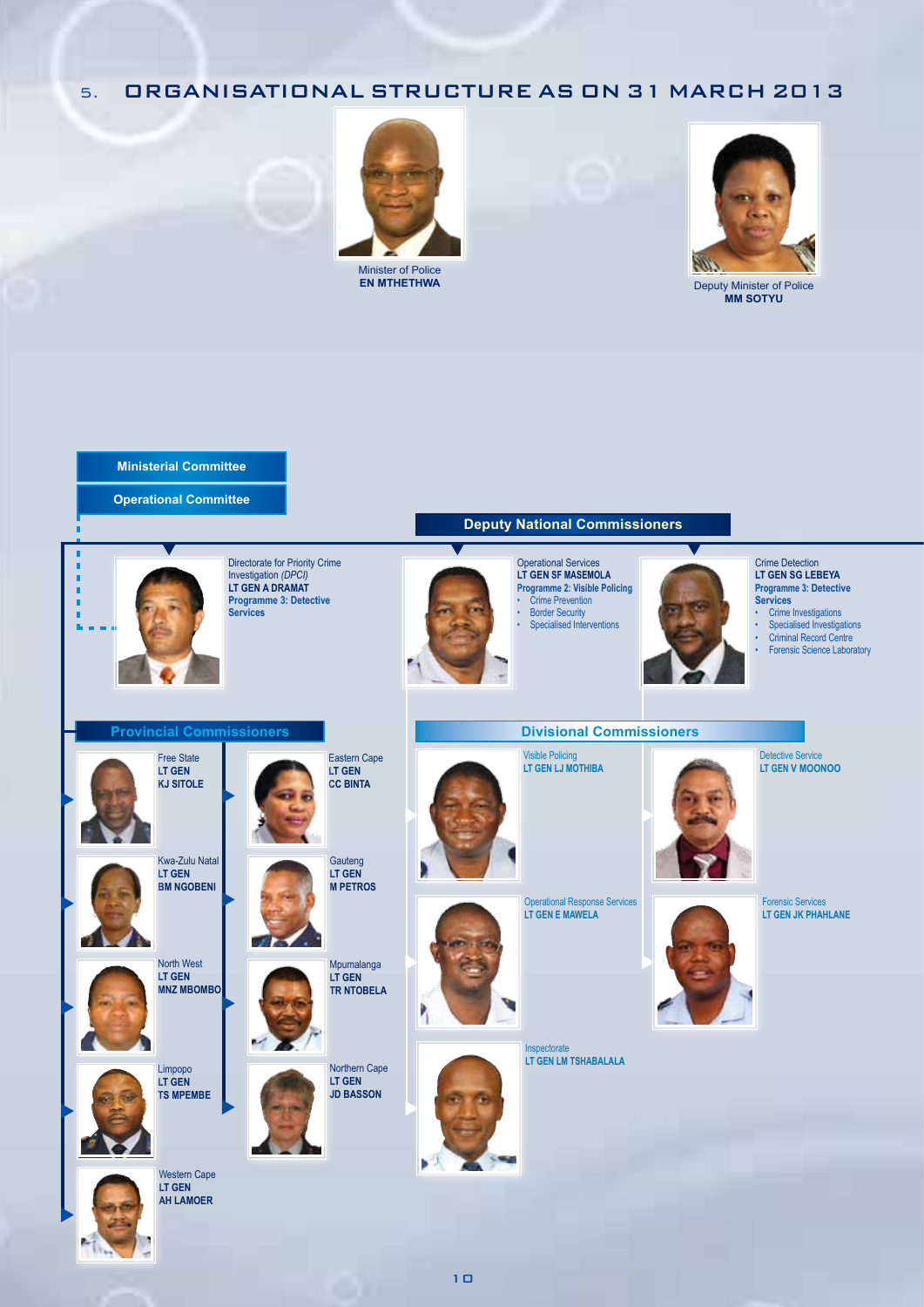**Presidential Protection Services**

**Internal Audit**



**GENERAL MV PHIYEGA**



**LT GEN NS MKHWANAZI**



Physical Resource Management **LT GEN AL MOFOMME Programme 1: Administration** • Supply Chain Management • Technology Management Services



Crime Intelligence & Protection Services **MAJ GEN C NGCOBO** *Acting*

> Human Resource Management **LT GEN NNH MAZIBUKO** *Acting* **Programme 1: Administration** • Personnel Management

- • Human Resource Utilisation
- • Human Resource Development

Personnel Management **LT GEN NNH MAZIBUKO**





Chief Operations Officer **LT GEN BC MGWENYA**

- Executive Legal Officer Advisor **J MOLEFE**
- **Organizational Development**
- **Corporate Communication**
- **Corporate Communication**
- **Institutional Reform and Service Delivery**

Financial & Administration Services **LT GEN SJP SCHUTTE**

Supply Chain Management **LT GEN GJ KRUSER**

**Divisional Commissioners**



Human Resource Utilization **MAJ GEN JK MONYEPAO** *Acting*



Technology Management Services **LT GEN BS NGUBANE**



Human Resource Development **LT GEN CN MBEKELA**

11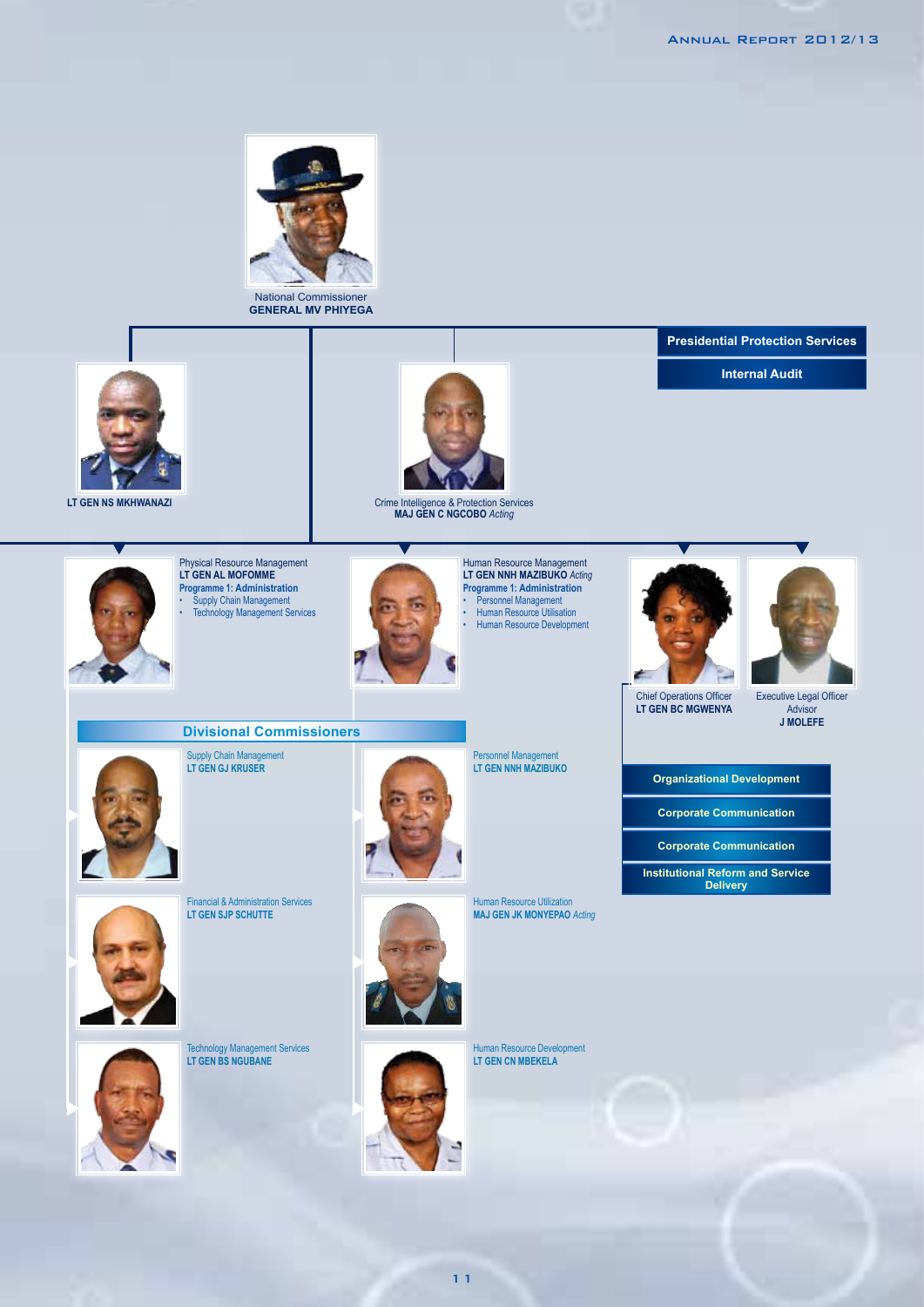### Organisational Profile

| <b>RANK / LEVEL DESCRIPTION</b>                      | <b>White</b> |               | <b>Indian</b> |                | <b>Coloured</b> |                | <b>African</b> |               | <b>TOTAL</b>   |
|------------------------------------------------------|--------------|---------------|---------------|----------------|-----------------|----------------|----------------|---------------|----------------|
|                                                      | <b>Male</b>  | <b>Female</b> | <b>Male</b>   | <b>Female</b>  | <b>Male</b>     | <b>Female</b>  | <b>Male</b>    | <b>Female</b> |                |
| <b>Minister</b>                                      | $\Omega$     | $\mathbf{0}$  | $\Omega$      | 0              | 0               | $\Omega$       |                | $\Omega$      |                |
| <b>Deputy Minister</b>                               | $\Omega$     | $\mathbf{0}$  | $\mathbf{0}$  | $\mathbf{0}$   | 0               | $\Omega$       | 0              | 1             | 1              |
| Executive authorities                                | $\Omega$     | $\Omega$      | $\mathbf{0}$  | $\mathbf{0}$   | $\mathbf{0}$    | $\Omega$       | 1              | 1             | $\overline{2}$ |
| Secretariat                                          | $\Omega$     | 1             | $\mathbf{0}$  | $\mathbf{0}$   | $\mathbf{0}$    | $\Omega$       | 0              | $\Omega$      | 1              |
| <b>National Commissioner</b><br>(Lieutenant General) | $\Omega$     | 0             | 0             | 0              | 0               | 0              | 0              | 1             | 1              |
| <b>Top Management</b>                                | 1            | 1             | 1             | $\mathbf{0}$   | 3               | $\mathbf{0}$   | 15             | 6             | 27             |
| <b>Major General</b>                                 | 13           | 4             | 8             | $\overline{2}$ | 10              | $\overline{2}$ | 75             | 47            | 161            |
| <b>Brigadier</b>                                     | 107          | 45            | 27            | 9              | 42              | 20             | 208            | 112           | 570            |
| Senior management                                    | 120          | 49            | 35            | 11             | 52              | 22             | 283            | 159           | 731            |
| Colonel                                              | 443          | 156           | 135           | 39             | 133             | 63             | 839            | 341           | 2149           |
| Lieutenant Colonel & Major                           | 1128         | 562           | 228           | 80             | 350             | 169            | 2397           | 1168          | 6082           |
| Captain & Lieutenant                                 | 2435         | 1506          | 547           | 225            | 1124            | 594            | 8279           | 3322          | 18032          |
| <b>Commissioned Officers</b>                         | 4006         | 2224          | 910           | 344            | 1607            | 826            | 11515          | 4831          | 26263          |
| Non-commissioned Officers                            | 9004         | 2453          | 2404          | 382            | 10477           | 2927           | 76369          | 24493         | 128509         |
| <b>Public Service Act Employees</b>                  | 542          | 4552          | 334           | 791            | 1538            | 3620           | 11177          | 19858         | 42412          |
| <b>SAPS Employees</b>                                | 13673        | 9280          | 3684          | 1528           | 13677           | 7395           | 99360          | 49349         | 197946         |

### National Profile of the South African Police Service

| <b>PROVINCES:</b>                 | 9                                    |
|-----------------------------------|--------------------------------------|
| <b>POLICE STATIONS:</b>           | 1 1 3 4                              |
| <b>RSA POPULATION</b>             | 52 982 000 (Mid-year estimate, 2013) |
| <b>RSA LAND SURFACE</b>           | 1 219 090 (per square km)            |
| <b>ESTABLISHMENT:</b>             |                                      |
| SA Police Service Act employees:  | 155 531                              |
| Public Service Act employees:     | 42 4 15                              |
| <b>POLICE / POPULATION RATIO:</b> | 1:341                                |

# 6. ENTITIES REPORTING TO THE MINISTER

The following entities report to the Minister of Police:

| <b>Name of entity</b>                                      | <b>Legislation</b>                                                                                                                                                                                                                                                                                                                       | <b>Nature of business</b>                                                                                                          |
|------------------------------------------------------------|------------------------------------------------------------------------------------------------------------------------------------------------------------------------------------------------------------------------------------------------------------------------------------------------------------------------------------------|------------------------------------------------------------------------------------------------------------------------------------|
| The SAPS                                                   | The South African Police Service Act. 1995<br>(Act No 68 of 1995)                                                                                                                                                                                                                                                                        | To create a safe and secure environment<br>for all people in South Africa.                                                         |
| The Civilian Secretariat for Police                        | Functions currently under the South African<br>Police Service Act, 1995 (Act No 68 of<br>1995), but to create their independency, the<br>Civilian Secretariat for Police Service Act.<br>2011 (Act No 2 of 2011) was published in<br>the Government Gazette on 16 May 2011,<br>but must still be fully implemented from<br>1 April 2013. | To provide support to the Minister in<br>performing his duties.                                                                    |
| The Independent Police Investigative<br><b>Directorate</b> | Functions currently under the South African<br>Police Service Act, 1995 (Act No 68 of<br>1995), but to create their independency, the<br>Independent Police Investigative Directorate<br>Act, 2011 (Act No 1 of 2011) was published<br>in the Government Gazette on 16 May<br>2011.                                                      | To investigate complaints of alleged<br>criminality and misconduct against<br>members of the SAPS and the Metro Police<br>Service. |
| The Private Security Industry Regulatory<br>Authority      | The Private Security Industry Regulation<br>Act, 2001 (Act No 56 of 2001)                                                                                                                                                                                                                                                                | To provide for the regulation of the private<br>security industry.                                                                 |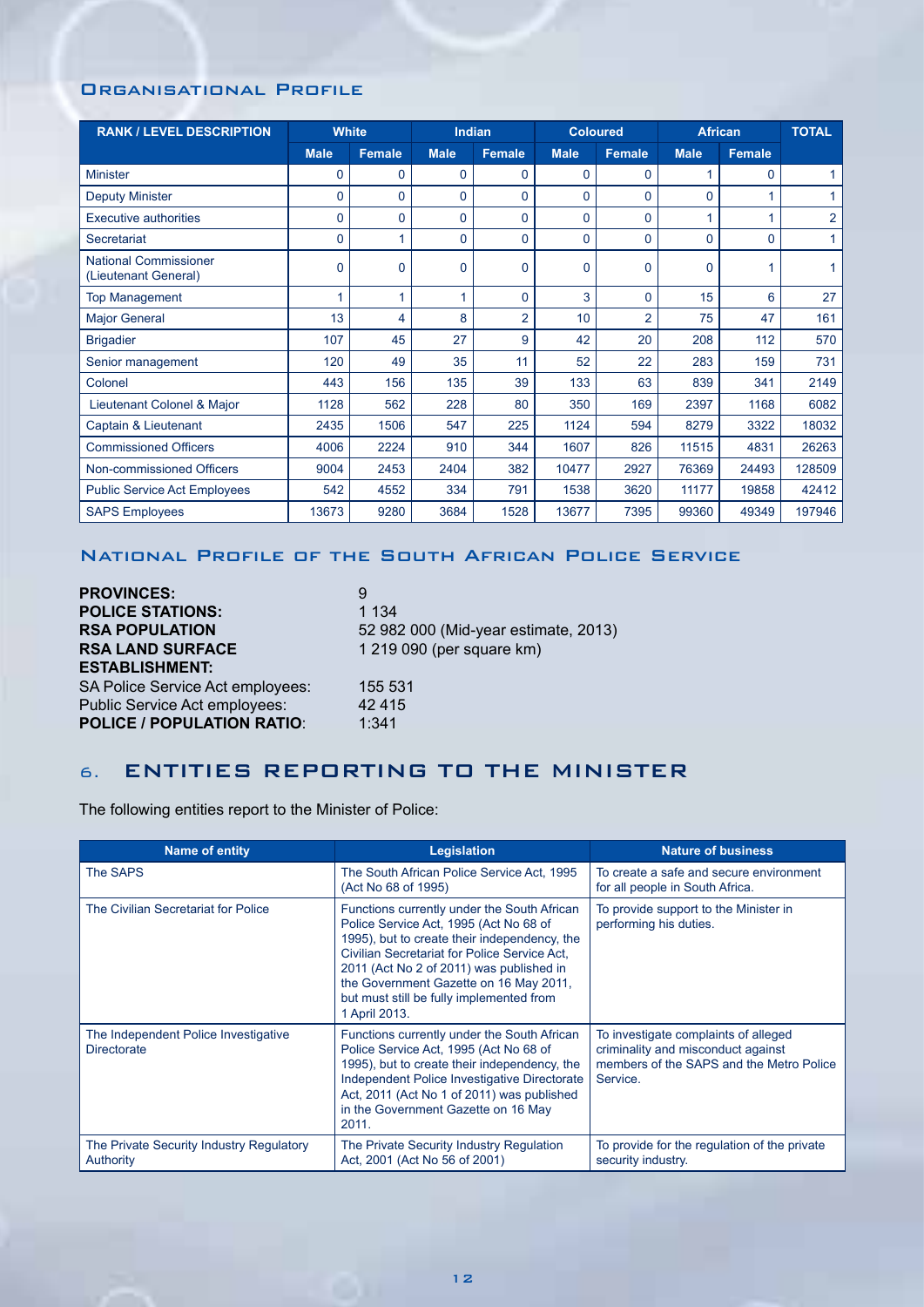### 7. FOREWORD BY THE MINISTER of police

This is the last batch of annual reports being submitted under the watchful eye of this current administration.

This administration came into power having identified five key priorities for its current term. Amongst the five priorities is the fight against crime and corruption. The South African Police Service is the lead agent in this onslaught.



Minister of Police **EN MTHETHWA**

However, to understand the fight and current strategies and tactics being employed by the South African Police Service, we should look at our past.

Because the present is but the synthesis of the contradictory forces of the past, learning to reflect on our past helps inoculate us, as far as possible, from the malady of repeating past follies.

There could be no sufficient understanding of modern day South Africa and hence the future we are constructing if such understanding does not proceed from the historical consciousness set off by earlier generations.

This year the South African Police Service celebrates its 100 years of existence. What are the key milestones towards this:

- $\geq$  It was formed three years after the formation of the Union of South Africa, when Great Britain ceded power to White South Africans not to the entire population.
- $\geq$  Formed as a key agent to suppress any movement against the white authorities.
- $\geq$  Its formation coincided with the notorious 1913 Land Act, the final nail that buried the economic freedom of the majority of South Africans.
- $\triangleright$  Formed 10 years after the peace treaty of Vereeneging.

It was only in 1972, after 59 years of its existence that the South African Police allowed the enlistment of women on equal basis as men.

By 1984, the SAP had 44696 members of which more than half, 23206 were from the white population. The rest of the population groups made up the other 21 490.

In 1986 the South African Police consisted out of a uniform branch, a detective branch and security branches with no crime prevention arm. The South African Police was a semi military organization.

The role of the SAP was one of upholding the illegitimate apartheid government through the preservation of internal security, the maintenance of law and order and the investigation of offences. The emphasis was on the preservation of internal security through the maintenance of law and order.

In the past, the police were described as the "jam in the apartheid sandwich". They were caught between abhorrent, unpopular political policies and the persons upon whom these policies were enforced.

From this it is clear that the SAP at that point in time was used as a political tool, like most of available state machinery at that point in time, to uphold an unjust oppressive system. Because of this the majority of our people saw the South African police as their enemy. This is an important aspect to remember as changing this perception and transforming the South African Police from an undemocratic force into a service that treats all people, irrespective of race or class equitable was one of the biggest challenges of a democratic government.

Since 1994 a number of key milestones were achieved to move towards a democratic, people orientated service.

South Africa's transition from apartheid to democracy has been underpinned by the recognition that safety is a fundamental human right. Safety is regarded as a precondition for human development and enhancing productivity.

Over the last two decades of the democratic rule, giant leaps have been made in an effort to remedy the past imbalances.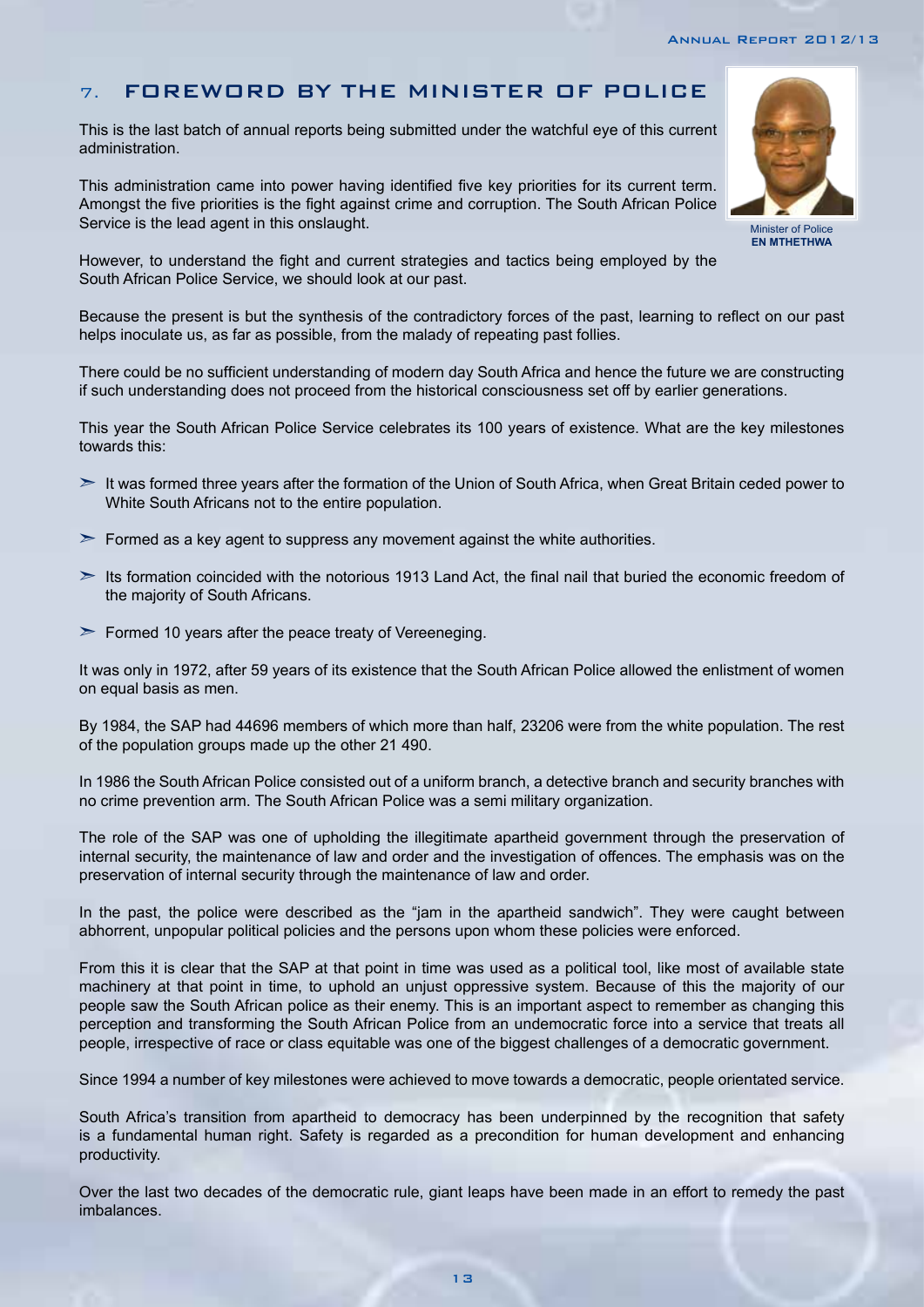Our police service made significant gains in gender equality: amongst them we can count the following achievements;

- $\geq$  In 2000 8.36% of officials were female today we stand at 20.38%.
- $\geq$  Today, under the current administration we can celebrate five female pilots in the SAPS Air Wing,
- $\geq$  three female operators in the Special Task Force,
- $\geq$  29 female forensic science analysts. and
- $\geq$  14 female Bomb technicians in the Explosive unit.

In 1985 the ratio between police and population was 1.4 per 1 000. Twenty years after the introduction of democracy, the ratio is 1 operational police officer per 303 members of the public. This is one of the best ratios in the world today.

The dark epoch of the South African Police Service is receding into the distant past. A new era has dawned in South Africa.

In its approach to the police challenges, the government and the South African Police Leadership has striven to identify those issues that would result in sustainable solutions.

Since 1994, we have been making steady progress in the fight against crime. This period has been characterized by growing unity in action against crime, a period focused on improving life conditions for all, especially the poor.

The overall programme of national democratic transformation that our country has embarked upon will gradually eliminate some of the conditions that breed social crime. So shall our contribution to creating an environment of peace, stability, economic growth and social development in the SADC Region, the continent and the rest of the world.

At the core of the government programme is the obligation to improve the quality of life of all the citizens, for them to exercise their freedoms a nd use their talents to help our society flourish.

Whatever the setbacks of the moment, nothing can stop SAPS now! Whatever the difficulties, SAPS shall succeed in its endeavors! However improbable it may sound to the skeptics, success is guaranteed!

Hon. EN Mthethwa, MP **Minister of Police**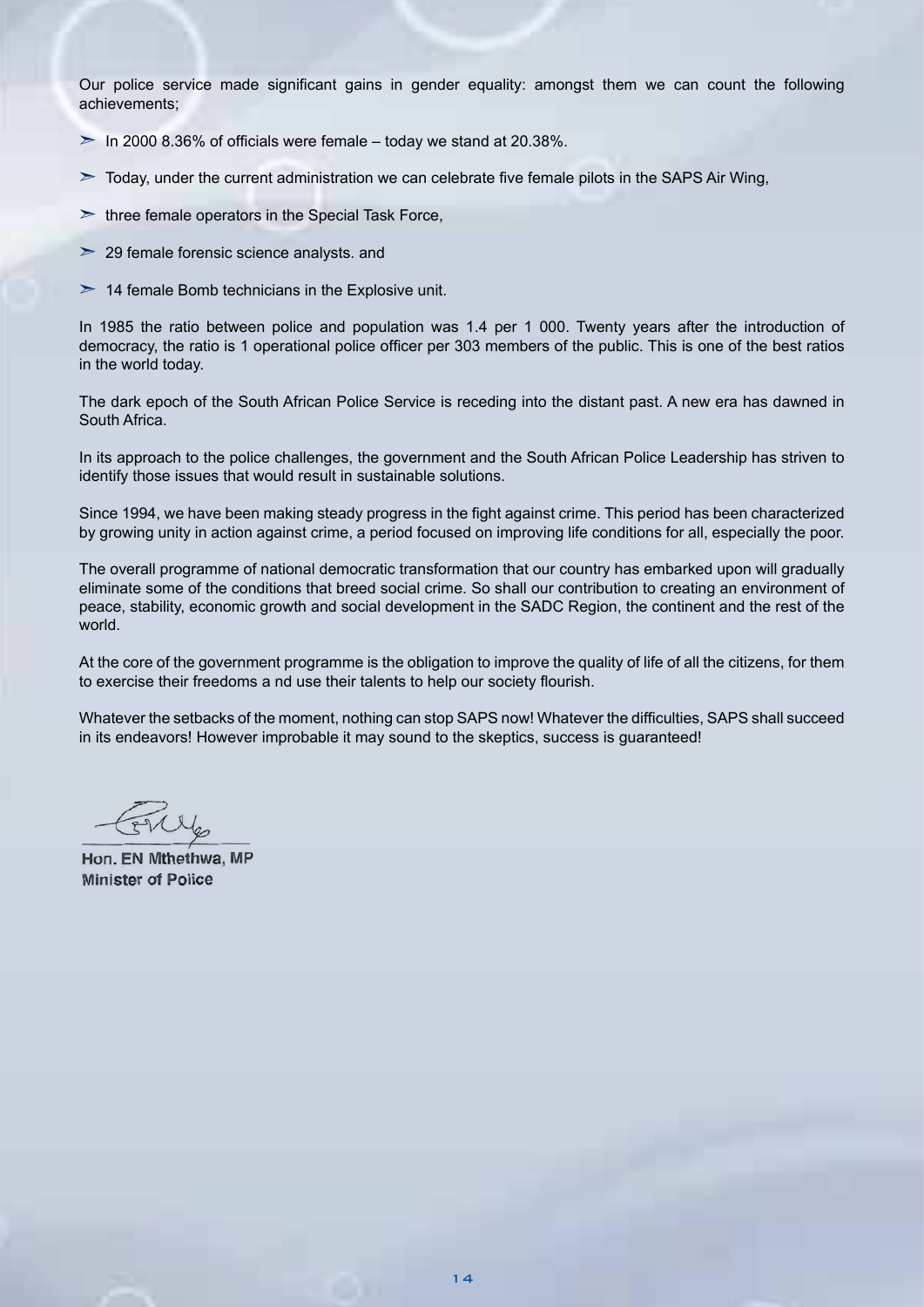# 8. STATEMENT BY THE DEPUTY MINISTER OF POLICE

Since the dawn of the post-apartheid era, this Government had always believed that the presence of crime could severely impair the quality of life for individuals, families, and communities. The felt remnants of this legacy have negatively impacted on the effectiveness of core family values, resulting in geographic mobility to seek work; increase in maternal employment; segregation of neighbourhoods along multiple characteristics. These have resulted in critical facilitators or fertilisers of various crimes that our communities continue to experience.



Deputy Minister of Police **MM SOTYU**

One of the off-shoots of the legacy is the scourge of gender-based violence that haunts women and children in our communities and requires a collective effort from all walks of life. The Inter-ministerial Committee on Causes of Gender Based Violence and the government-initiated National Council on Gender-Based Violence are some of the critical interventions that our government is utilising to campaign against this crime and to ensure structured multi-disciplinary engagements. It is clear that police can only enforce the rule of law against abuse, rape and molestation of children and women. In order for the police to succeed in their investigations they rely on the people's intelligence which rests within our communities where these contact crimes occur. Additionally, the decision by the Justice, Crime Prevention and Security cluster to dedicate special courts to promptly address with sexual offences is a welcomed decision.

Over the past four years of the current administration, this department has invested in establishing and sustaining partnerships with other government agencies and organised community structures to ensure that fighting crime is a collective effort. These include, among others:

- $\geq$  Partnership protocol signed with the Department of Basic Education intended to formalise working relations and links between schools and police stations in the spirit of the Protocol on Crime and Violence and Schools. The role-players involved include the school, teachers, learners, communities, families, parents, and Government (Departments of Police and Basic Education). There are currently 16 810 out of 25 474 public schools, with functional Safe School Committees, that have been linked to police stations.
- $\geq$  The South African Banking Risk Information Centre (SABRIC) partners with the SAPS on initiatives that are intended to reduce fraud and corruption activities, robberies and ATM related fraud.
- $\geq$  Servicing the established partnership with Business Against Crime South Africa (BACSA) whose focus was on transferring skills to develop and implement Community Police Forums projects and improvement of services to victims at seven police stations piloted in Gauteng.

The establishment of victim friendly facilities would be a futile exercise if the police have not been trained on sensitivities to deal with victims of sexual offences. The training programme on First Responders to Sexual Offences continues to equip functional members on how to handle victims, manage the scene of crime and proper recording of sexual offences. The service points where victim friendly services are rendered are located in police stations, satellite police stations, contact points and FCS offices in an attempt to reach out to those in need of this support.

It is notable that we are reducing crime against women and children, although these are still high. In 2012/13 there were 175 880 crimes committed against women in comparison to 197 877 in 2009/10, a decrease of 11.1% over three years. There were also 49 550 crimes committed against children in comparison to 56 539 in 2009/10, a decrease of 12.4% over three years.

On crime against women, in 2012/13 we have managed to detect 151 115 crimes against women. During the same year we managed to send about 43 443 cases to court (21.87 higher than the previous year) and have also secured 83.18% (32 457) convictions. These successes should not be read in sequence as they reflect achievements of individual indicators and are not directly linked to each other. With regard to crime against children, we have detected about 42 822 crimes, sent 21 400 cases to court and have achieved a conviction rate of 75.98% (9 814). Furthermore, we are proud to report about 499 life sentences that have been realised by our Family Violence, Child Protection and Sexual Offences Unit on crimes against women and children.

During 2012/13 we have sadly lost 115 police who had devoted their lives in this thankless profession in order to ensure that all people in South Africa are and feel safe, through suicides. We will continue to implement our Health and Wellness Programmes for our police officers to uproot this calamity that continues to corrode our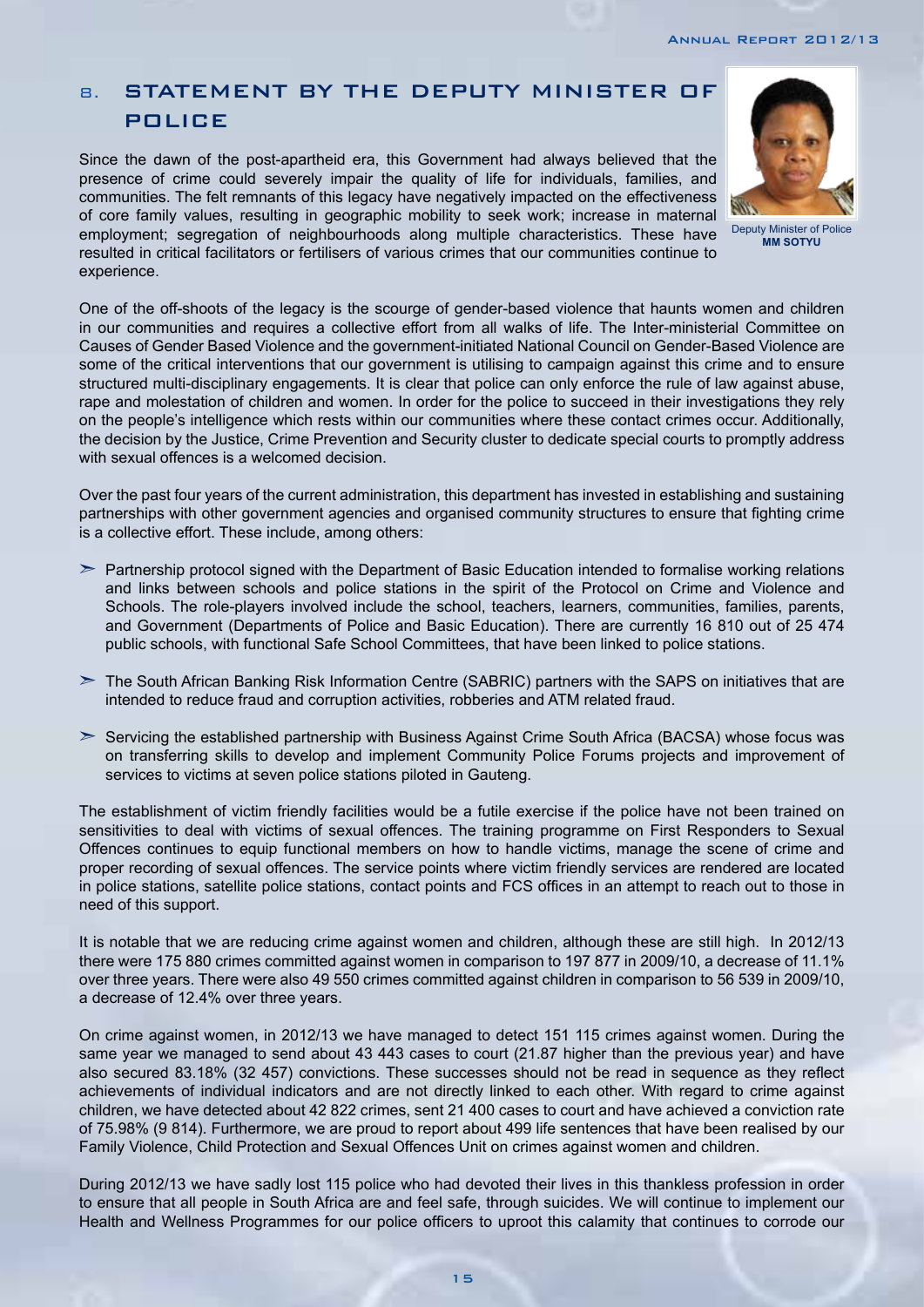organisation of precious human resources.

To conclude, having led the SAPS delegation to sign the Memorandum of Understanding for the impending 51st International Association of Women in Policing training conference that will be held for the first time in Africa, hosted by South Africa, I am proud to be associated with an initiative that is intended to empower women in the policing environment with the requisite skills to address issues of personal development and readiness to deal with criminality that is prevalent in our communities.

**MM SOTYU** DEPUTY MINISTER OF POLICE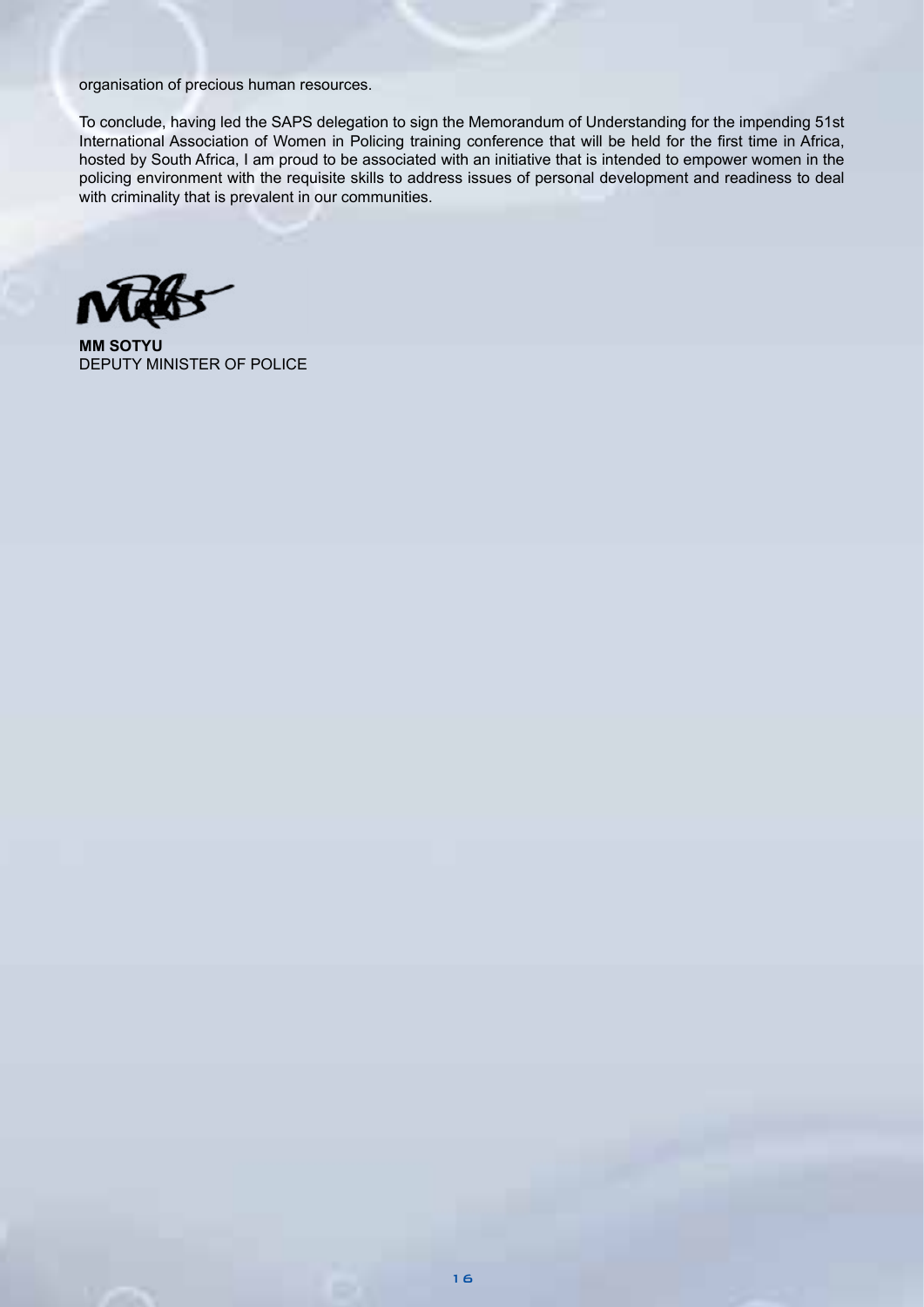### 9. OVERVIEW OF THE ACCOUNTING OFFICER

The South African Police Service is a well-resourced institution with highly skilled officers who value their work, many of whom are selflessly committed to serve. Theirs' is to safeguard the communities' right to life and property, and to protect them against any unlawful acts.



National Commissioner

If we are to break the back of crime, we need to adopt a different approach. As we analyse the main drivers of crime, it is evident that there are many underlying contributory factors. These include, alcoholism, drugs, unemployment and the generally violent nature of our society. Failure on our part, and that of key stakeholders, to address these elements will significantly hamper progress in our fight against crime.

Furthermore, there is need for us to a reorganise, streamline and, in certain areas, redefine responsibilities. I want each and every individual within the SAPS to be called on to account for delivery of their responsibilities. We need new leaders who are committed and focused on delivering on our core mandate.

Integrity is fundamental to what we do. We cannot fight crime when our organisation has within its ranks people who do not respect the law. Crime must be fought with clean hands. We will therefore have to get a sense of how many members who are in the employ of the service but have criminal records and see how we manage them, then establish exactly how many members are facing criminal investigations as well as validate academic records. This work will be enhanced with the appointment of a new Integrity Manager sometime early 2014.

Another area that I wish to highlight is that of discipline, which is the cornerstone of policing. Without it, there can be no effective policing. This means that each and every officer, from the highest to the lowest rank, must deliver. I will make sure that this happens during my tenure.

We are attending to internal processes to ensure that there is a well-conceptualised Resource Plan, formulated through a participative process. It also includes the modernisation of our human resources environment so that hard work is rewarded and there is clear career planning. In addition, we will improve our performance management system and instill a sense of professionalism.

When I took over as National Commissioner, I inherited a strategic plan that focused on ten key areas of performance. These have been incorporated into five different programmes. In the majority of the performance areas we have performed well, whilst there are some areas that still require considerable attention.

The timeous completion of capital projects within the set plan remains a challenge due to various reasons, including the control of many projects by the Department of Public Works. In respect of the projects handled by the Department of Public Works, as the implementing agent, ongoing efforts to establish a service delivery agreement between the two departments are continuing. Challenges in this regard have even been escalated to Ministerial level.

To enhance organisational capacity to deal with crime more effectively, a total of 5 045 new police officials was enlisted into the organisation during the reporting year. In addition, scarce skills were sourced externally to optimise the capacity of specialised environments. For example, the capacity of Forensic Services was improved massively to ensure that there is appropriate support for crime investigation.

Our Technology Management Services is an area of concern. A new Technology Investment Council has been established to drive the technology management turnaround strategy. This will also ensure that our information and communications technology (ICT) plans are aligned with the strategic priorities of the SAPS.

The second of the five programmes, visible policing, received positive attention through the SAPS conducting 34 428 crime-prevention operations to enhance police visibility across the country. This is despite the fact that protests countrywide continue to be a major challenge and are diverting our resources from visible policing responsibilities.

These operations resulted in 1,68 million arrests. This is a twenty-two percent increase over the number of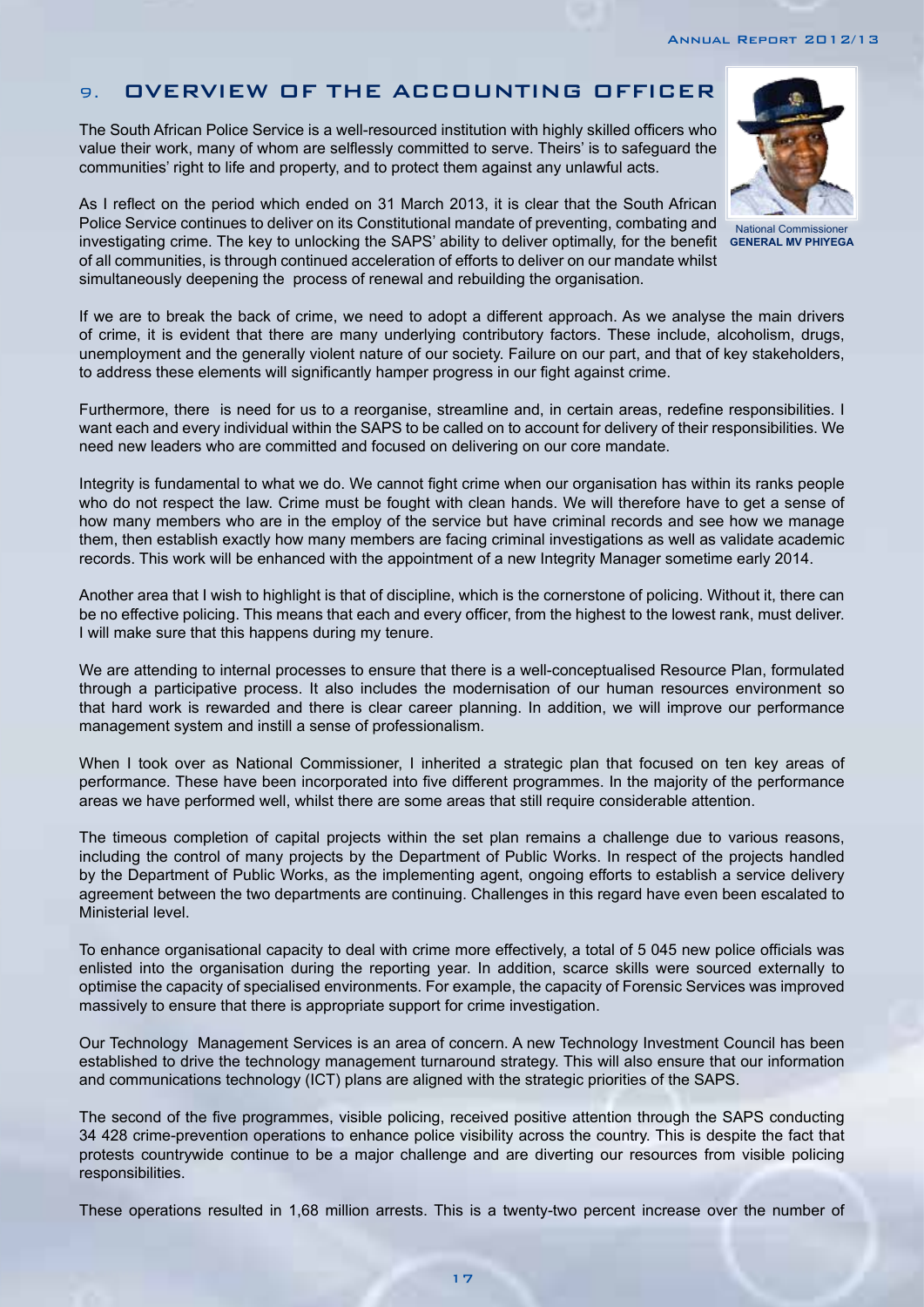operations conducted in the previous year. SAPS management will continue to focus on crime-combating measures in Gauteng and other seriously affected provinces such as KwaZulu-Natal, the Eastern Cape and the Western Cape.

Illegal firearms are still the main contributors to serious crimes, particularly contact crimes. A campaign was intensified to recover as many illegally owned firearms as possible. A total of 12 982 firearms was recovered: a forty-eight percent increase over the previous year.

 Although the SAPS arrests thousands of suspects every year, the incidents of escapes from lawful custody continue to pose a serious challenge to the organisation. For example, there were 810 incidents of escapes during the period under review. The national plan to prevent escapes from police custody, focusing on compliance aspects by the relevant members and commanders, will be revised during 2013/14.

The killing of police service members continues to be a major concern. During the 2012/13 financial year, 84 members were murdered. Gauteng recorded the highest number of murders (27,4 percent), followed by KwaZulu-Natal with 21,4 percent.

The training of members within the investigation of crime environment was a priority and 14 089 detective members were trained. From this number, 13 779 were declared competent, i.e. a competency rate of 98 percent. The overall number of detectives across the country increased by 8,29 percent to 25 844 as part of the Ministers' call for 2012/13 to be the year of detectives.

The Criminal Record Centre has expanded its Automatic Fingerprint Identification System capacity by an additional eight Local Criminal Record Centres to enhance service delivery and support stations and detectives in the investigation of crime. Technological capacity was also enhanced through the opening of a state-of-the-art forensic science laboratory in Plattekloof, Cape Town. This laboratory will enhance crime investigation within the province and beyond.

The capacitation and the resourcing of detectives remains a challenge. The roll-out of the remaining 8 212 laptops will be finalised in the coming year.

An area of serious concern was that the target for the detection rate for crimes against women (18 years and above) and that for for crimes against children (under 18 years) were not achieved. These are two focus areas for the 2013/14 financial year.

In conclusion, I wish to thank the Honourable Nathi Mthethwa, Minister of Police, for his leadership and strategic guidance. We would also like to express our appreciation for the ongoing support from the Deputy Minister and other strategic entities in the Ministry of Police.

I also wish to thank the Portfolio Committee for their oversight role, in particular the chairperson, Ms Annalise Van Wyk. I appreciate the frank and robust relationship and fulfils its objective of helping the SAPS to continually improve. This is healthy situation as, at the end of the day, we share a common goal. We want the police to deliver on its core mandate for the benefit of all South Africans.

Ours is a tough and thankless task. It would therefore be remiss of me if I didn't use this opportunity to thank all the men and women in blue for their commitment and dedication. The good results and the confidence that I have in our ability to successfully continue the fight against crime is because of their efforts and sacrifices.

**TAKE** 

**GENERAL MV PHIYEGA** ACCOUNTING OFFICER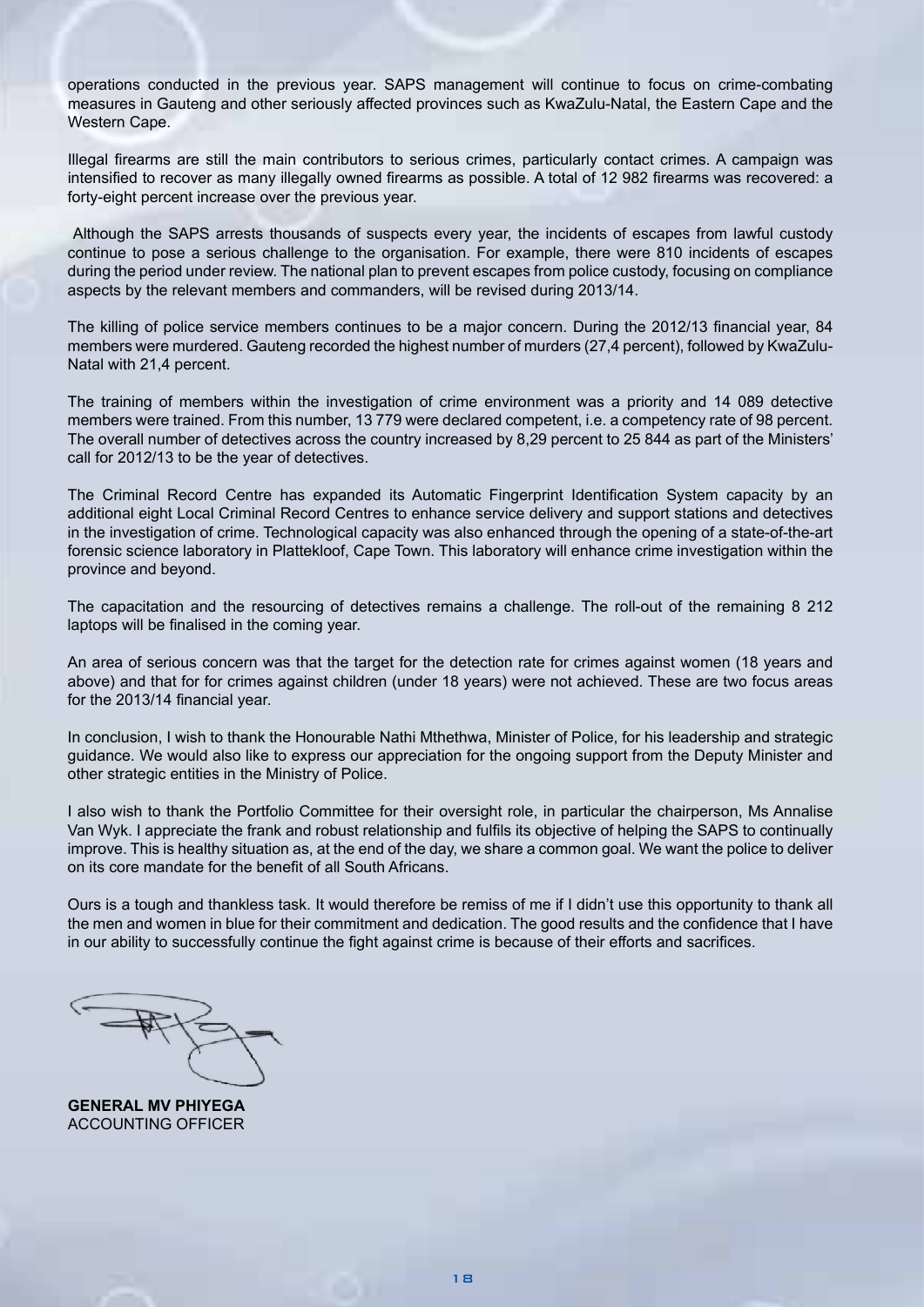## 10. Roll of Honour

From 1 April 2012 to 31 March 2013, 76 members passes away while on duty.

| <b>Free State</b> |                        |                             |               |  |  |
|-------------------|------------------------|-----------------------------|---------------|--|--|
| l Persal number   | Rank                   | <b>Surname and initials</b> | Date of death |  |  |
| 7091981-0         | Sergeant               | Mokhasi, ME                 | 2013-01-08    |  |  |
| 614821-2          | <b>Warrant Officer</b> | Maliela, TI                 | 2013-02-03    |  |  |

| <b>KwaZulu-Natal</b> |                        |                             |               |  |  |  |
|----------------------|------------------------|-----------------------------|---------------|--|--|--|
| <b>Persal number</b> | Rank                   | <b>Surname and initials</b> | Date of death |  |  |  |
| 7110794-1            | Constable              | Ngwenya, SA                 | 2012-04-02    |  |  |  |
| 7024224-1            | Constable              | Mpanza, TB                  | 2012-04-16    |  |  |  |
| 7037618-2            | Constable              | Madondo, CS                 | 2012-05-06    |  |  |  |
| 531938-2             | Sergeant               | Mthembu, TZ                 | 2012-05-15    |  |  |  |
| 920138-6             | <b>Warrant Officer</b> | Nozaza, SE                  | 2012-07-10    |  |  |  |
| 7072323-1            | Constable              | Cele, SEG                   | 2012-07-21    |  |  |  |
| 7072103-3            | Constable              | Mdlalose, MA                | 2012-08-21    |  |  |  |
| 636444-6             | <b>Warrant Officer</b> | Xaba, ME                    | 2012-09-17    |  |  |  |
| 7162195-4            | Constable              | Biyela, NI                  | 2012-10-04    |  |  |  |
| 7194494-0            | Constable              | Krishanlal, A               | 2012-10-05    |  |  |  |
| 7063490-4            | Constable              | Mbambo, RS                  | 2012-11-03    |  |  |  |
| 7022551-6            | Constable              | Jadoo, VVH                  | 2012-11-07    |  |  |  |
| 7023078-1            | Constable              | Nkosi, KA                   | 2012-12-05    |  |  |  |

| <b>Western Cape</b>  |                        |                             |               |  |  |
|----------------------|------------------------|-----------------------------|---------------|--|--|
| <b>Persal number</b> | <b>Rank</b>            | <b>Surname and initials</b> | Date of death |  |  |
| 432019-1             | <b>Warrant Officer</b> | Ferreira, HSJ               | 2012-05-18    |  |  |
| 7176827-1            | Constable              | Nikani, PP                  | 2012-10-12    |  |  |
| 7161272-6            | Constable              | Nduku, MG                   | 2012-10-12    |  |  |
| 605447-1             | <b>Warrant Officer</b> | Moses, DH                   | 2012-10-19    |  |  |
| 7012216-4            | Sergeant               | Lorenzo, GM                 | 2012-12-25    |  |  |
| 7180381-5            | Constable              | Snell, QC                   | 2012-12-25    |  |  |
| 633551-9             | <b>Warrant Officer</b> | Ross, N                     | 2013-01-31    |  |  |
| 7056496-5            | Constable              | Sogho, M                    | 2013-02-22    |  |  |

| <b>Northern Cape</b> |           |                             |               |  |  |
|----------------------|-----------|-----------------------------|---------------|--|--|
| l Persal number      | Rank      | <b>Surname and initials</b> | Date of death |  |  |
| 7074842-0            | Constable | Finck, BP                   | 2012-05-08    |  |  |
| 7151600-0            | Constable | Ramokone, TJ                | 2012-12-21    |  |  |
| 7106100-2            | Constable | Pute. TD                    | 2013-01-20    |  |  |

| <b>Eastern Cape</b>  |                        |                             |               |  |  |
|----------------------|------------------------|-----------------------------|---------------|--|--|
| <b>Persal number</b> | Rank                   | <b>Surname and initials</b> | Date of death |  |  |
| 7150867-8            | Constable              | Bambiso, TY                 | 2012-04-02    |  |  |
| 5358307-8            | <b>Warrant Officer</b> | Tom, BA                     | 2012-05-14    |  |  |
| 605800-1             | Lieutenant             | Langa, ZN                   | 2012-05-19    |  |  |
| 497296-1             | <b>Warrant Officer</b> | Mvu, MM                     | 2012-05-24    |  |  |
| 517845-2             | <b>Warrant Officer</b> | Siganya, NM                 | 2012-07-04    |  |  |
| 2220990-5            | Constable              | Somana, X                   | 2012-07-09    |  |  |
| 455792-1             | <b>Warrant Officer</b> | Mfanekiso, ZN               | 2012-08-21    |  |  |
| 543792-0             | Constable              | Vili, M                     | 2012-09-25    |  |  |
| 7154811-4            | <b>Admin Clerk</b>     | Moyikwa-Langa, T            | 2012-09-25    |  |  |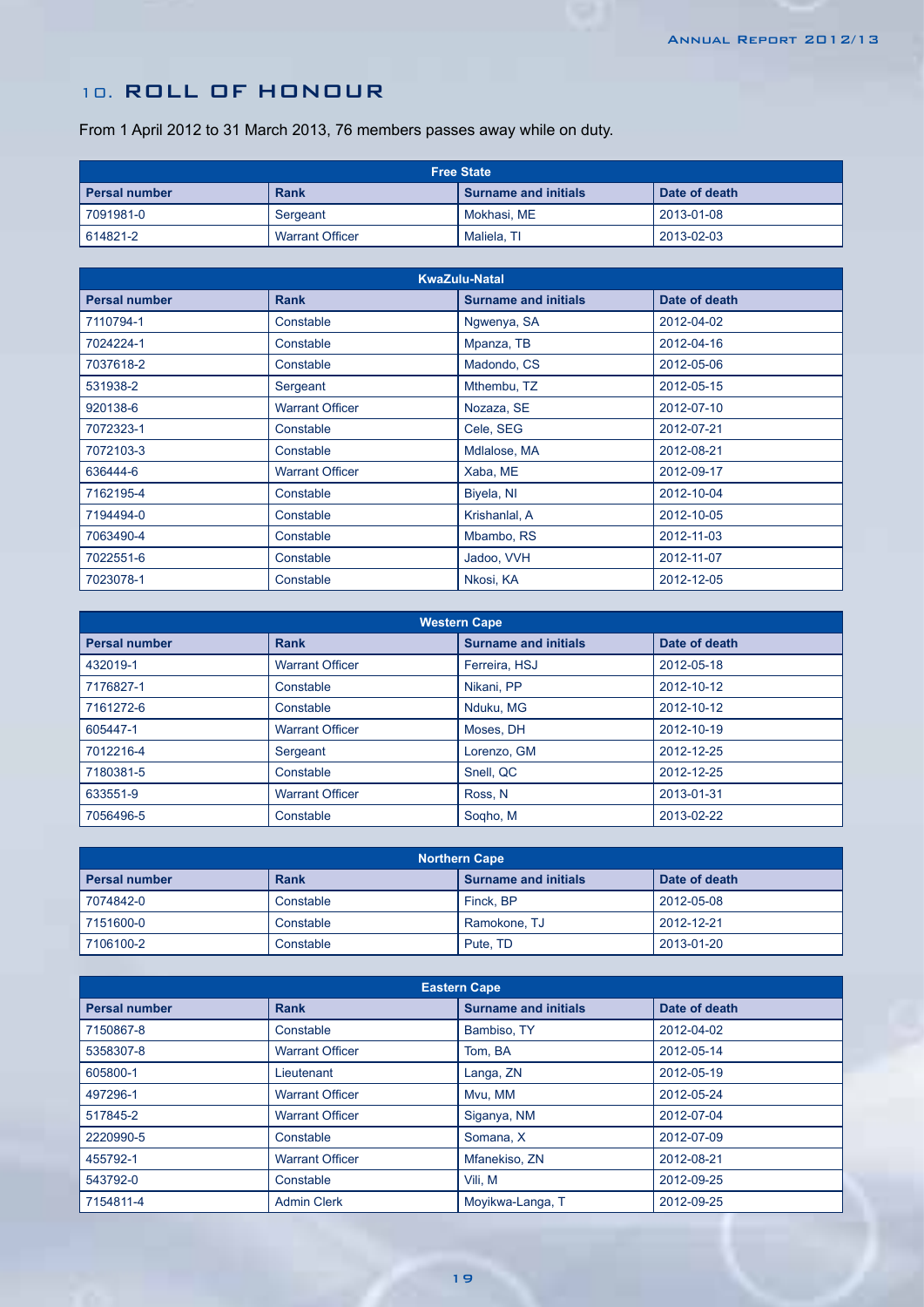| <b>Eastern Cape</b>  |                           |                             |               |
|----------------------|---------------------------|-----------------------------|---------------|
| <b>Persal number</b> | Rank                      | <b>Surname and initials</b> | Date of death |
| 490567-9             | <b>Warrant Officer</b>    | Mandayi, S                  | 2012-10-18    |
| 2216569-0            | <b>Warrant Officer</b>    | Mohamed. L                  | 2012-11-23    |
| 515955-5             | <b>Lieutenant Colonel</b> | Rangana, S                  | 2012-12-01    |
| 624497-1             | <b>Warrant Officer</b>    | Nomala, MC                  | 2013-01-26    |

| <b>North West</b>    |                        |                             |               |
|----------------------|------------------------|-----------------------------|---------------|
| <b>Persal number</b> | Rank                   | <b>Surname and initials</b> | Date of death |
| 486788-2             | <b>Warrant Officer</b> | Lepaaku, SR                 | 2012-08-13    |
| 7030337-1            | Constable              | Makodi, ST                  | 2013-01-25    |

| <b>Mpumalanga</b>    |                        |                             |               |
|----------------------|------------------------|-----------------------------|---------------|
| <b>Persal number</b> | Rank                   | <b>Surname and initials</b> | Date of death |
| 495214-6             | Captain                | Mkhonto, CB                 | 2012-06-02    |
| 626855-2             | <b>Warrant Officer</b> | Maseti, HA                  | 2012-06-25    |
| 486714-9             | <b>Warrant Officer</b> | Monene, HT                  | 2012-08-13    |
| 7070521-6            | R/Constable            | Malaza, DM                  | 2012-09-30    |
| 7135746-7            | Constable              | Sindane, SP                 | 2012-11-02    |
| 489824-9             | Sergeant               | Sithole, MP                 | 2013-02-19    |

| Limpopo                                                                      |                        |               |            |
|------------------------------------------------------------------------------|------------------------|---------------|------------|
| Rank<br><b>Persal number</b><br>Date of death<br><i>Surname and initials</i> |                        |               |            |
| 483062-8                                                                     | <b>Warrant Officer</b> | Makhuvha, N E | 2012-06-30 |

| <b>Gauteng</b>       |                          |                             |               |
|----------------------|--------------------------|-----------------------------|---------------|
| <b>Persal number</b> | <b>Rank</b>              | <b>Surname and initials</b> | Date of death |
| 7183412-5            | S/Constable              | Mabasa, HA                  | 2012-05-13    |
| 7166176-0            | Constable                | Mpuru, EM                   | 2012-05-28    |
| 539151-2             | Constable                | Ngcobo, CS                  | 2012-06-05    |
| 629529-1             | <b>Warrant Officer</b>   | Latha, LP                   | 2012-07-01    |
| 7006979-4            | R/Sergeant               | Mzizi, JM                   | 2012-07-09    |
| 620164-4             | Lieutenant               | Lushaba, SR                 | 2012-08-07    |
| 2008605-9            | <b>R/Warrant Officer</b> | Ramatsitsi, DVM             | 2012-08-09    |
| 7174545-9            | Constable                | Rangani, I                  | 2012-08-15    |
| 531676-6             | <b>Warrant Officer</b>   | Moagi, MJP                  | 2012-08-18    |
| 7180845-1            | Constable                | Tshakela, PD                | 2012-08-18    |
| 7090677-7            | Constable                | Matlou, MG                  | 2012-08-25    |
| 7062110-1            | Constable                | Mgimeti, N                  | 2012-10-03    |
| 163298-1             | Captain                  | Rakomako, MJ                | 2012-11-09    |
| 7136497-8            | Constable                | Khosa, N                    | 2012-11-24    |
| 7175056-8            | Constable                | Nkwinika, T                 | 2013-01-01    |
| 7134938-3            | Constable                | Lubisi, GJ                  | 2013-01-10    |
| 7086001-7            | Constable                | Tshomela, MT                | 2013-01-14    |
| 459105-4             | <b>Warrant Officer</b>   | Ito, JO                     | 2013-01-27    |
| 2051931-1            | R/Sergeant               | Shongwe, VI                 | 2013-03-22    |
| 540992-6             | Sergeant                 | Booyens, JA                 | 2013-03-25    |

| <b>Head Office</b>   |           |                             |               |
|----------------------|-----------|-----------------------------|---------------|
| <b>Persal number</b> | Rank      | <b>Surname and initials</b> | Date of death |
| 7136017-4            | Constable | Chidi. TM                   | 2012-04-28    |
| 7019341-0            | Constable | Kunene, BB                  | 2012-07-06    |
| 7029015-6            | Constable | Kheswa, SM                  | 2012-07-06    |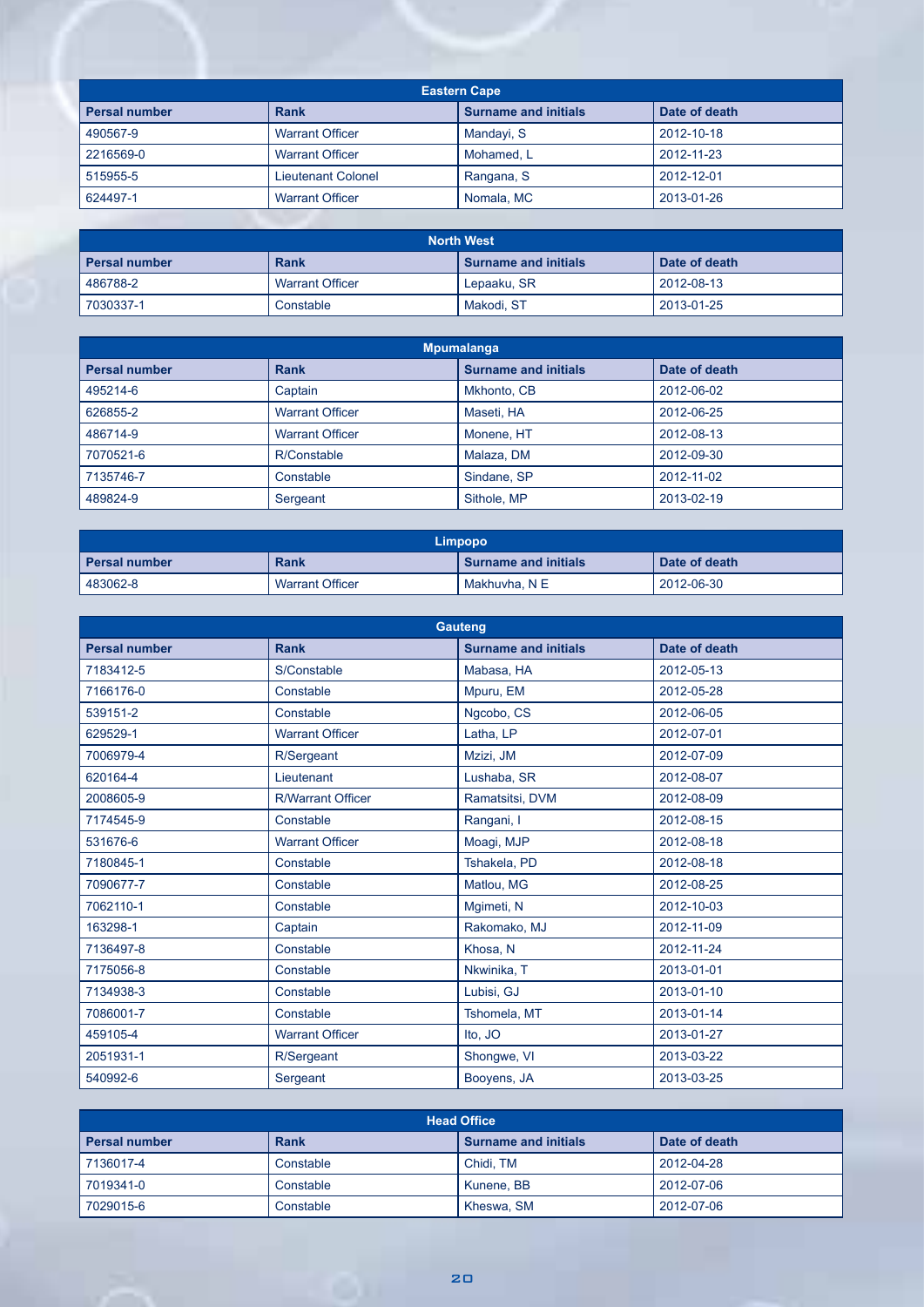| <b>Head Office</b>   |           |                             |               |
|----------------------|-----------|-----------------------------|---------------|
| <b>Persal number</b> | Rank      | <b>Surname and initials</b> | Date of death |
| 7066664-4            | Constable | Sonjani, L                  | 2012-07-30    |
| 7080495-8            | Sergeant  | Mgiba, OT                   | 2012-10-20    |
| 7091992-5            | Sergeant  | Motaung, BC                 | 2012-12-01    |
| 635372-0             | Major     | Tselana, MA                 | 2013-01-03    |
| 953888-7             | Foreman   | Malotane, MP                | 2013-03-02    |

| Gauteng (not published in the 2011/12 Annual Report)                    |             |            |            |
|-------------------------------------------------------------------------|-------------|------------|------------|
| <b>Rank</b><br>Surname and initials<br>Date of death<br>l Persal number |             |            |            |
| 7180255-0                                                               | R/Constable | Rebombo, K | 2011-08-09 |